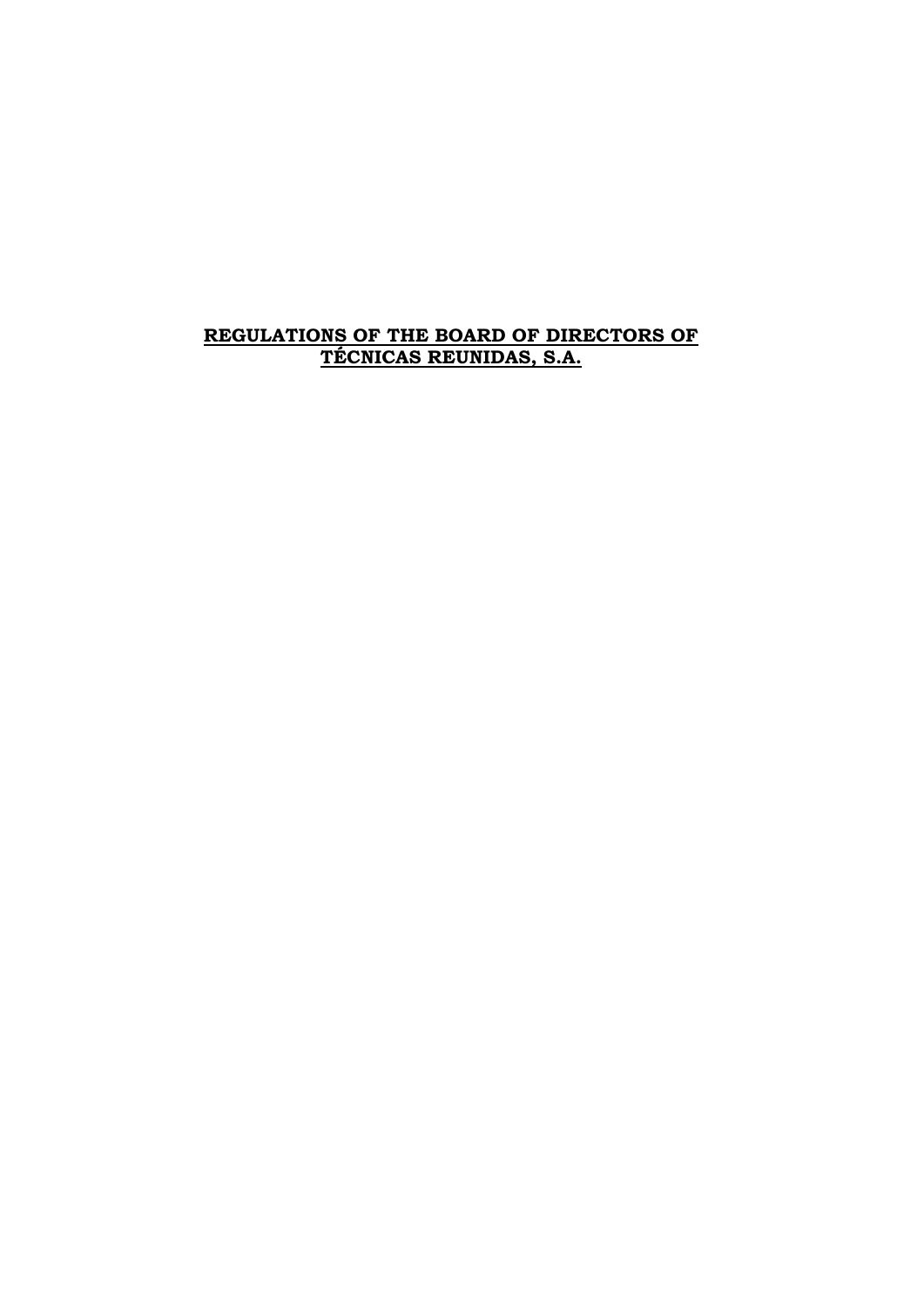## **CHAPTER I**

### **PRELIMINARY**

### **Article 1.- Purpose**

- 1. The purpose of these Regulations is to determine the principles of action of the Board of Directors of "Técnicas Reunidas, S.A." (hereinafter, the "**Company**"), the basic rules of its organization and operation and the rules of conduct of its members, with the purpose of achieving greater efficiency and transparency in its management.
- 2. The rules of conduct established in these Regulations for the Directors of the Company will also be applicable to the senior executives of the Company, insofar as they are compatible with their specific nature and its inspiring principles will be projected as far as possible to the administrative bodies of the subsidiaries.

## **Article 2.- Interpretation**

- 1. These Regulations will be interpreted in accordance with the applicable legal and statutory regulations and with the principles and recommendations on the corporate governance of listed companies approved or issued by the Spanish authorities and the surrounding countries in force in each moment.
- 2. It is the responsibility of the Board of Directors to resolve any doubts raised by the application and interpretation of these Regulations in accordance with the general criteria for the interpretation of legal regulations.

## **Article 3.- Modification**

- 1. These Regulations may only be modified at the request of the Chairman or a third of the directors or the Audit and Control Committee, who must accompany their proposed modification with a supporting report.
- 2. The text of the proposal and the supporting report of its authors must be attached to the call for the Board meeting that is to deliberate on it. The call must be made at least seven days in advance.
- 3. The amendment of the Regulations will require for its validity the resolution adopted for this purpose by an absolute majority of the directors present or represented at the meeting.
- 4. This Regulation must be updated whenever necessary to adapt its content to the applicable provisions in force.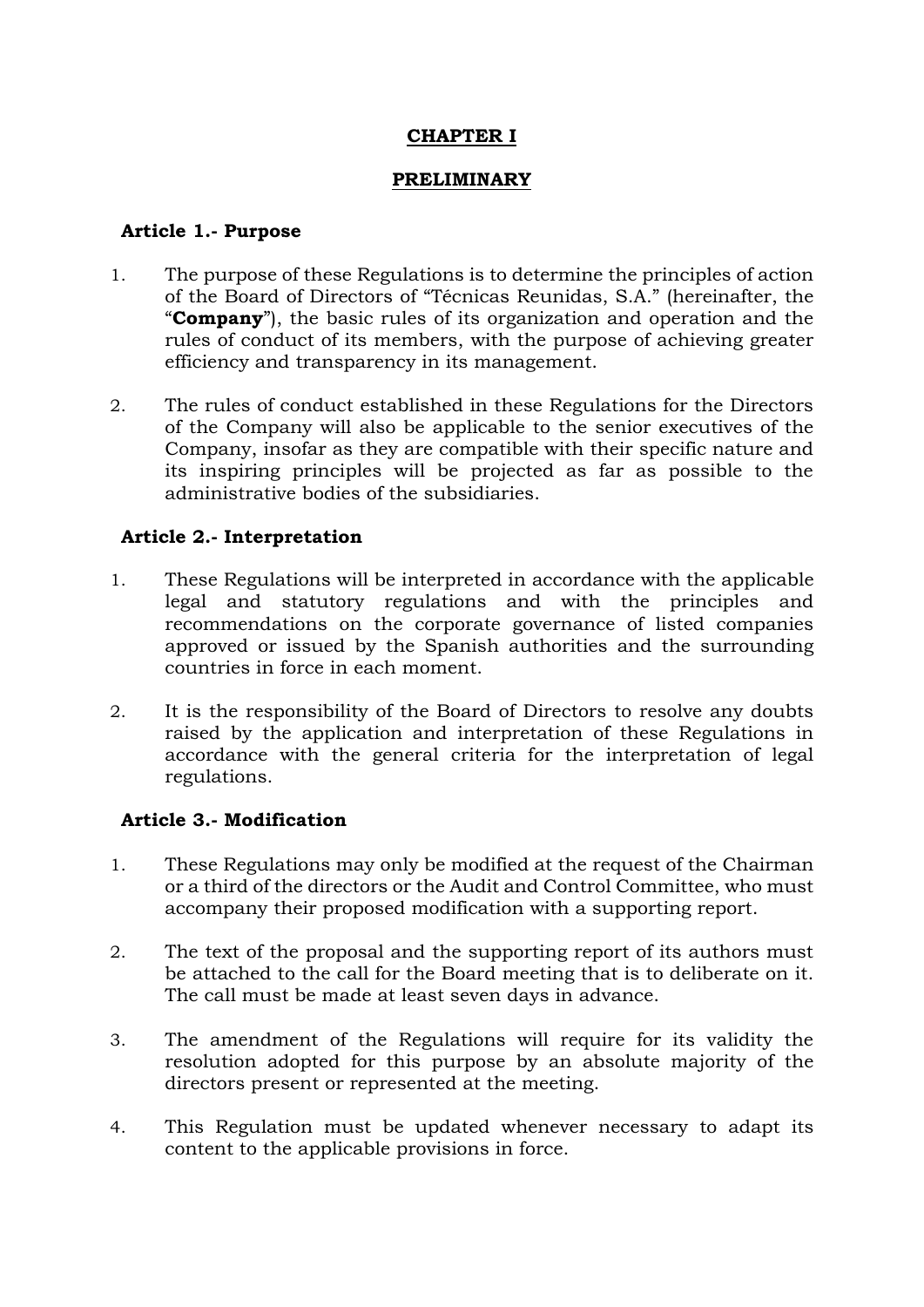#### **Article 4.- Diffusion**

- 1. Directors and senior managers have the obligation to know, comply with and enforce these Regulations. For this purpose, the Secretary of the Board will provide all of them with a copy of the same, at the time they accept their respective appointments or their hiring becomes effective, as the case may be, and they must deliver a signed statement to the Secretary, in accordance with Annex I to this Regulation, in which they state that they know and accept the content of this Regulation, committing themselves to comply with all the obligations that may be required by virtue of it.
- 2. The Board of Directors of the Company will adopt the appropriate measures so that the Regulations reach dissemination among the shareholders and the investing public in general. In particular, the current text of the Regulations will be subject to communication to the National Securities Market Commission, registration in the Mercantile Registry and will be available on the Company's corporate website in accordance with the provisions of these Regulations.

# **CHAPTER II**

## **ROLE OF THE BOARD**

## **Article 5.- General function of the Board**

- 1. Except in matters reserved for the competence of the General Meeting, the Board of Directors is the highest decision-making body of the Company, and will assume those Powers legally reserved for its direct knowledge, as well as those others necessary for a responsible exercise of the general function of supervision, including, among others and without limitation, the functions attributed to it by the Capital Companies Act and, in particular, the following functions assumed on a non-delegable basis:
	- (i) The formulation of the annual accounts, the management report and the proposal for the application of the Company's results, as well as the consolidated accounts and management report, and their presentation to the General Meeting for approval;
	- (ii) The approval of the financial and non-financial information that, due to its status as a listed company, the Company must periodically make public, as well as the supervision of the process of preparing and presenting the financial information and the management report;
	- (iii) The calling of the General meeting, as well as the publication of the announcements related to it and the preparation of the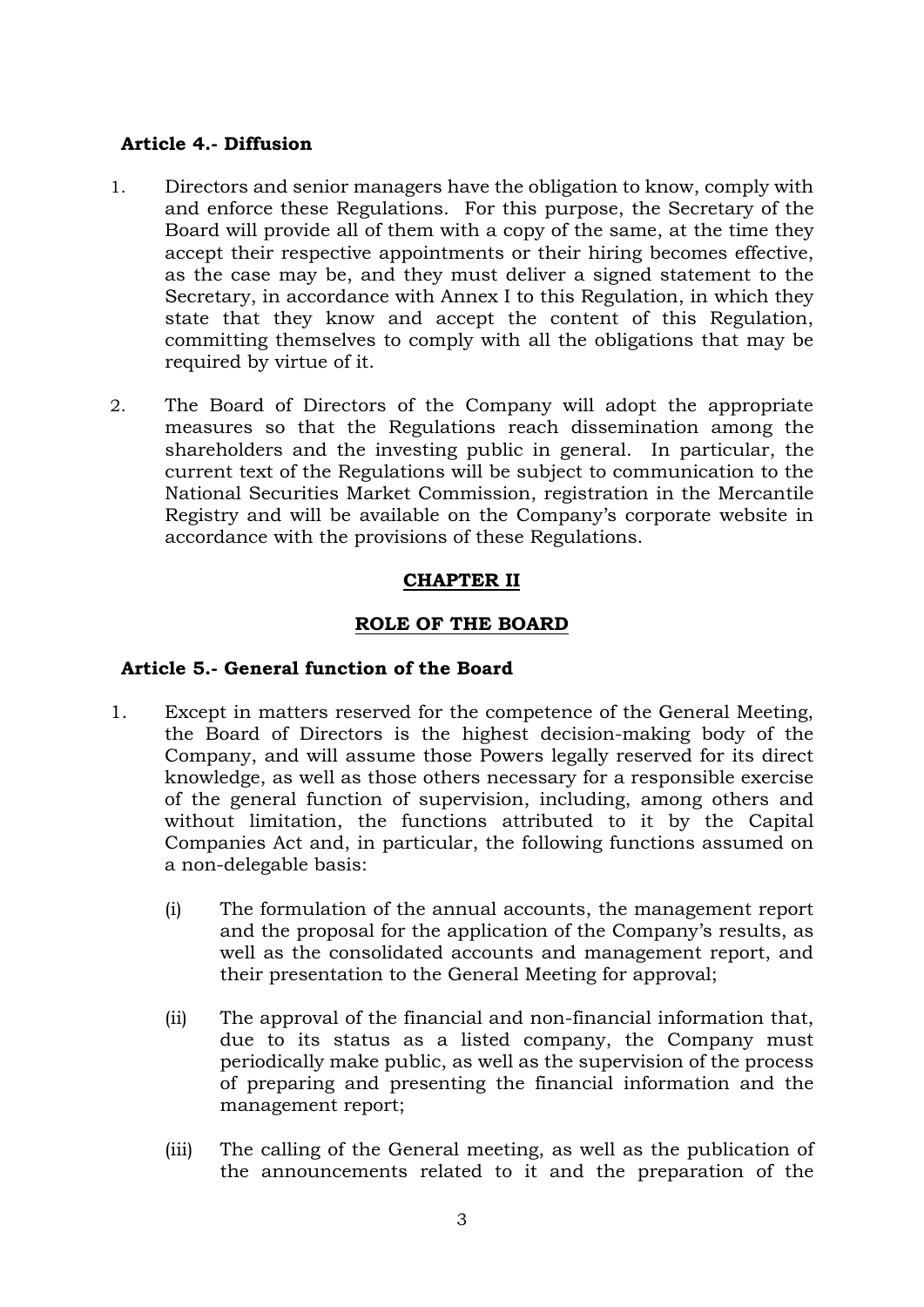agenda, making the appropriate proposals, taking into account the nature of each General Meeting;

- (iv) The appointment of directors by co-option and submission of proposals to the General Meeting regarding the appointment, ratification, re-election or removal of directors;
- (v) The appointment and renewal of the internal positions of the Board of Directors and of the members of the Committees;
- (vi) The distribution among its members of the remuneration of the directors, at the proposal of the Appointments and Remuneration Committee;
- (vii) The pronouncement on any takeover bid made on securities issued by the Company;
- (viii) The authorization or waiver of the obligations derived from the duty of loyalty when it corresponds legally to the Board and in accordance with the legal provisions;
- (ix) Its own organization and operation;
- (x) The determination and approval of the general policies and strategies of the Company. The following will be considered, in particular:
	- (a) the strategic or business plan, as well as the anual management and Budget objectives;
	- (b) investment and financial policy;
	- (c) the definition of the structure of the Corporate group of which the Company is the parent entity;
	- (d) the corporate governance policy of the Company and its group, its organization and operation and in particular, the approval and modification of its own Regulations;
	- (e) the corporate social responsibility and sustainability policy;
	- (f) the dividend policy;
	- (g) the remuneration policy and performance evaluation of senior managers;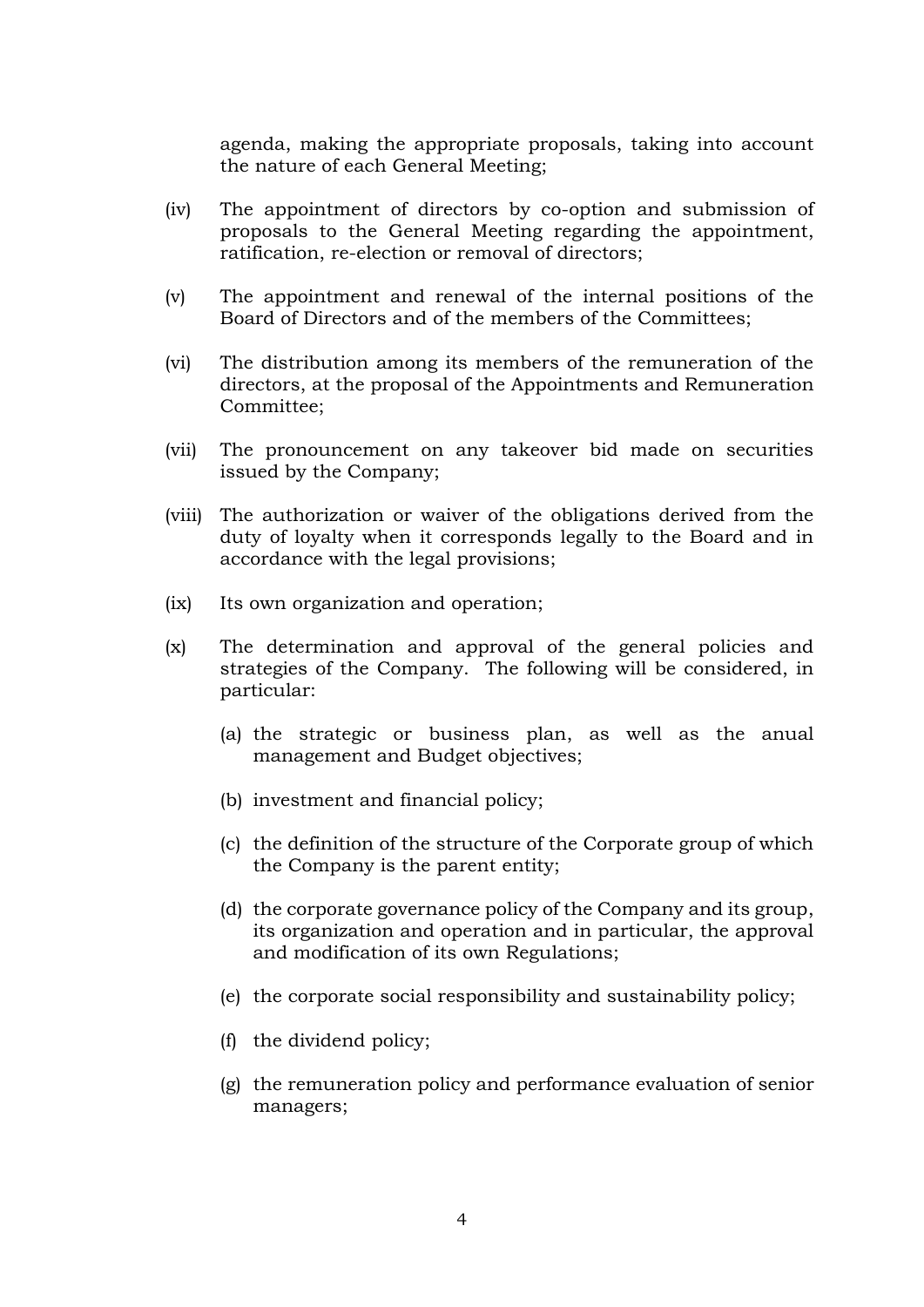- (h) the risk control and management policy, including tax risks, as well as the periodic monitoring of internal information and control systems;
- (i) the treasury stock policy and, especially, its limits;
- (j) the policy of communication, contacts and involvement with shareholders, institutional investors and proxy advisors, including the policy of communication of economic-financial, non-financial and corporate information.
- (k) the Directors´ selection and Diversity Policy on the Board of **Directors**
- (l) the determination of the Company's tax strategy.
- (xi) The approval of the following operational decisions:
	- (a) the appointment and removal of CEOs of the Company, as well as the establishment of the conditions of their contract;
	- (b) the appointment and removal of senior managers who report directly to the Board or any of its members, as well as the establishment of the basic conditions of their contracts, including their remuneration;
	- (c) decisions regarding the remuneration of directors, within the statutory framework and, where appropriate, the remuneration policy approved by the general meeting;
	- (d) investments, including investment in subsidiaries or taking shares in companies, in Spain and outside Spain, or operations of all kinds that, due to their high amount or special characteristics, have a strategic nature or special tax risk, unless their approval corresponds to the General Meeting;
	- (e) the creation or acquisition of participations in special purpose entities or domiciled in countries or territories that are considered tax havens, as well as any other transactions or operations of a similar nature that, due to their complexity, could undermine the transparency of the Company and its group;
- (xii) The approval, after a report from the Audit and Control Committee, of the operations that the Company, or companies of its group, carry out with directors, managers, or with shareholders, individually or in concert with others, of at least,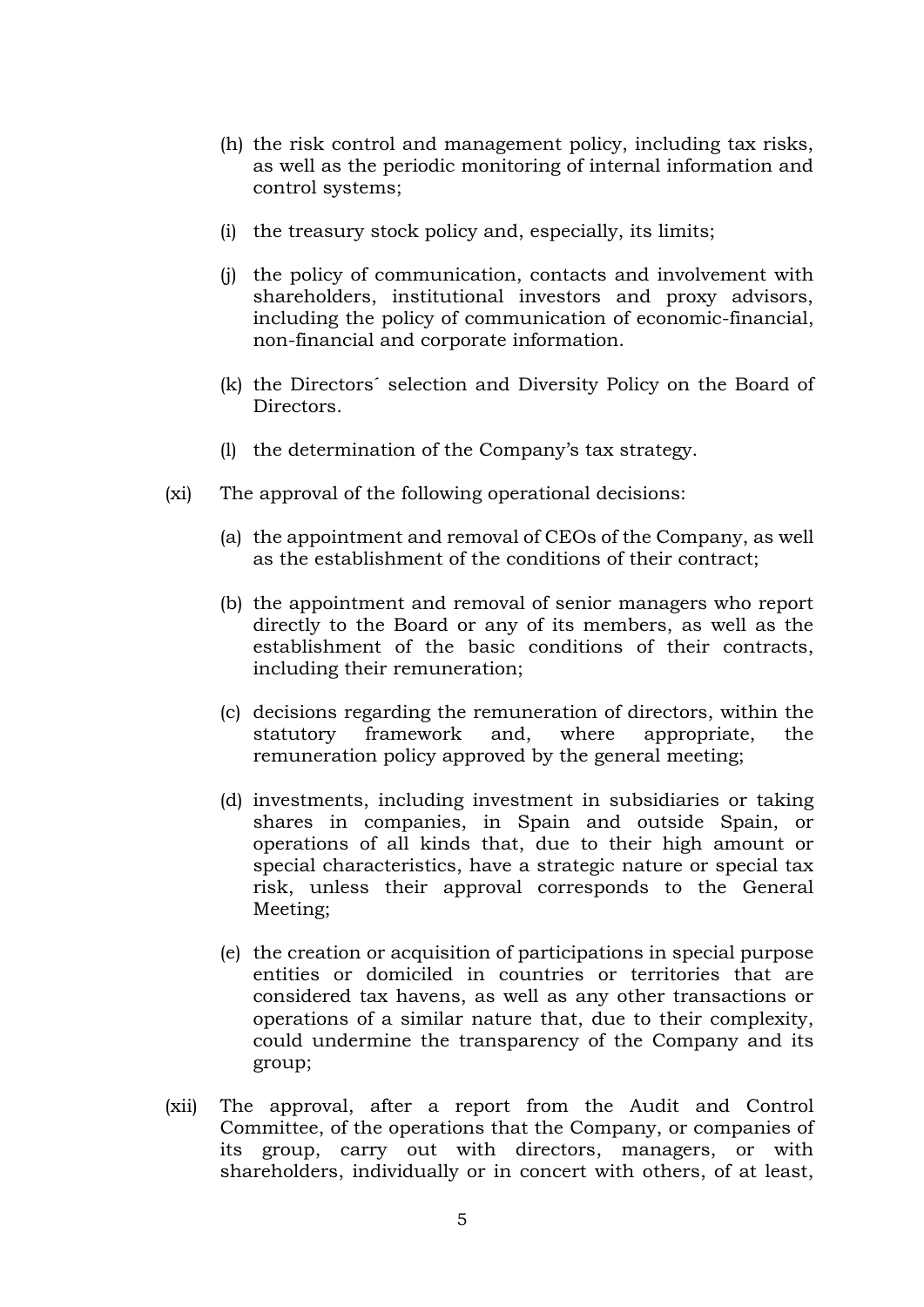10% of voting right, or represented on the Board of Directors, of the Company are considered as Linked Parties under the terms stipulated by the Law ("Related Transactions"), except where these are to be approved by the General Shareholder´s meeting and without prejudice to the powers of delegation provided for in the following paragraph.

The Board of Directors will be able to delegate to the delegated bodies or Top Senior members the approval of the Transactions related to the companies belonging to the Group that are implemented in terms of current management and market conditions, as well as the Related Transactions that are arranged by virtue of contracts under standardized conditions, that are applied en masse to a large number of clients, are carried out at prices or rates, generally established by whoever acts as the supplier of the good or service in question and which amount does not exceed 0.5 percent of the Company's net revenue amount.

The contracts to be signed with Executive Directors or Top Managers as well the Transactions that are implemented with subsidiaries or participated companies will not have the status of the Related Transactions performed between the Company and its wholly owned companies, directly or indirectly, provided that none the party related to the Company has an interest in these entities.

- (xv) Modification o transfer of the Company´s website.
- (xvi) The supervision of the effective operation of the Committees and, as well as the supervision of the effective operation of the actions of the delegated bodies and of the managers that have been appointed;
- (xvii) The formulation of any kind of report required by law to the Board of Directors, as long as the operation to which the report refers cannot be delegated;
- (xviii) The Powers that the General Meeting had delegated to it, unless it had been expressly authorized by it to sub-delegate them;
- (xix) Any other matter that the Regulations of the Board of Directors or the bylaws reserve for the knowledge of the full body.
- 2. When there are duly justified urgent circumstances, the decisions corresponding to the above matters may be adopted by the bodies or delegated persons, which must be ratified at the firs Board of Directors held after the adoption of the corresponding decision.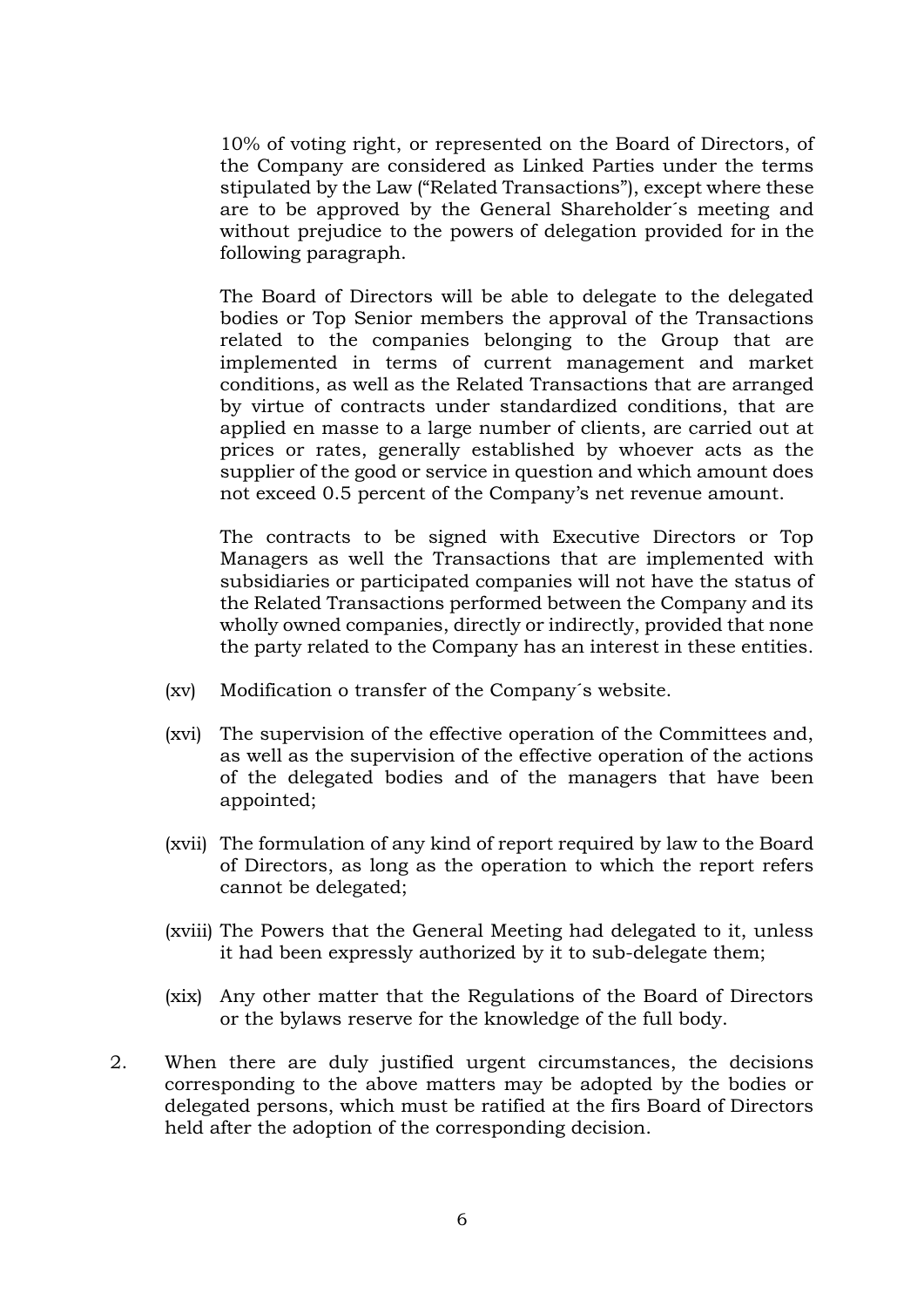- 3. Notwithstanding the foregoing, the Board's policy is to delegate the ordinary management of the Company to the management team and to concentrate its activity on the general supervisory function and on the adoption of the most relevant decisions for the administration of the Company.
- 4. The Board of Directors shall ensure compliance by the Company of its ethical duties and of its duty to act in good faith.
- 5. The Board of Directors will also ensure that no shareholder receives privileged treatment in relation to the others.
- 6. The Board of Directors must carry out an annual evaluation of its operation (based on the report submitted by the Appointments and Remuneration Committee) and that of its committees, as well as that of its chairmen, and will propose, based on its result, an action plan that corrects the deficiencies detected. The result of the evaluation will be recorded in the minutes of the session or will be incorporated into it as an annex.

## **CHAPTER III**

## **COMPOSITION OF THE BOARD**

## **Article 6.- Qualitative composition**

1. The Board of Directors, in the exercise of its Powers to propose to the General Meeting and to co-opt for the filling of vacancies, will ensure that, as far as possible, in the composition of the body, the independent, external or non-executive directors represent a large majority over the executive directors.

For these purposes, it will be understood that the directors who perform management functions in the Company or whatever the legal relationship they maintain with it are executives.

When a director performs management functions and, at the same time, is or represents a significant shareholder or is represented on the Board of Directors, they will be considered as executive.

Consequently, all other directors of the Company will be considered as external or non-executive directors, and may be proprietary, independent or other external directors.

2. The Board will also ensure that the majority group of external directors includes proprietary directors and independent directors. The above definitions of the qualifications of the directors will be interpreted in accordance with the standards or recommendations of good corporate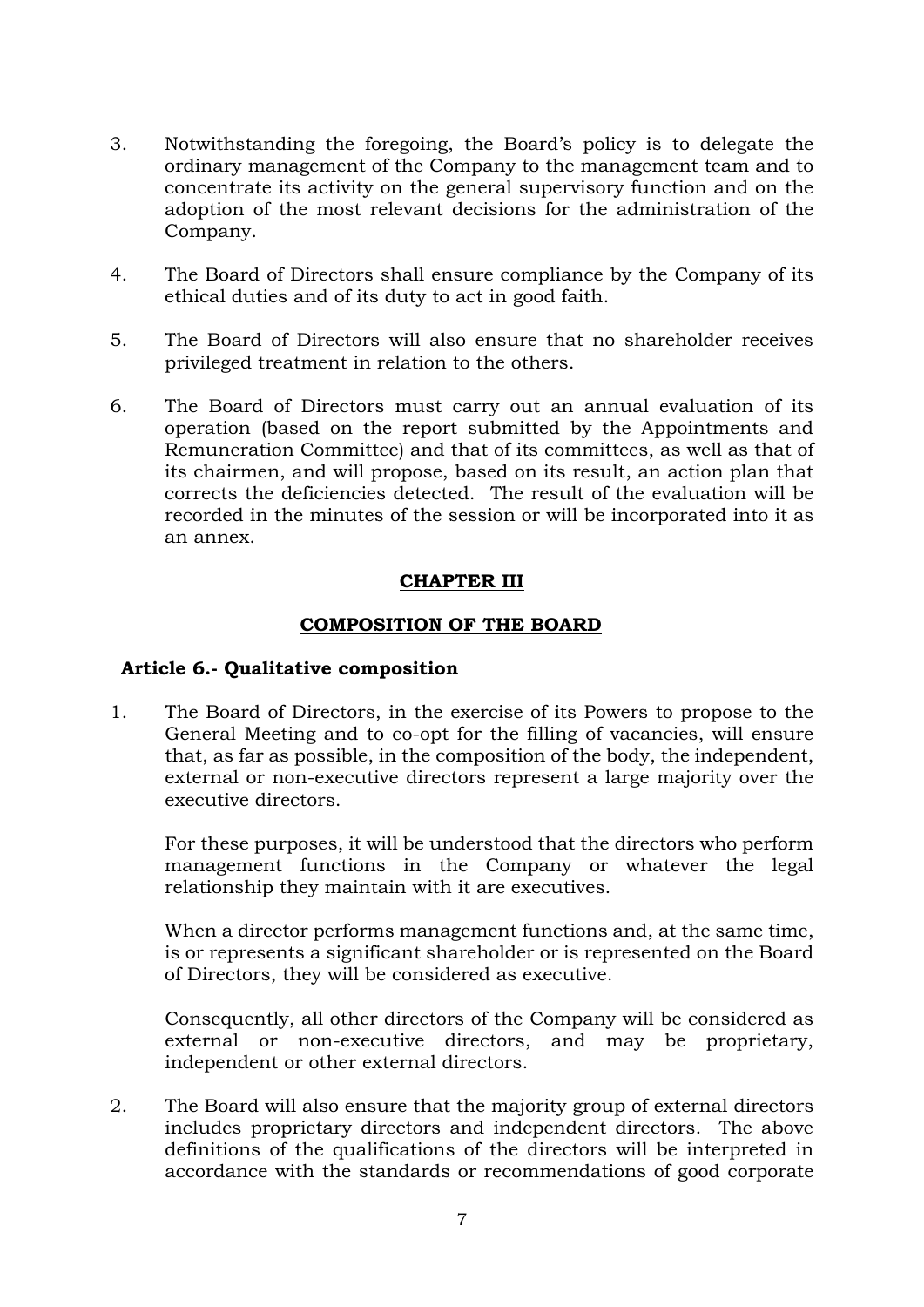governance in force at all times. Likewise, the Board will also ensure that, within the external directors, the ratio of proprietary directors over the total of non-executive directors reflects the existing proportion between the capital of the Company represented by proprietary directors and the rest of the capital. In any case, it will be ensured that the number of independent directors represent at least one third of the total number of directors.

- 3. The Board of Directors will ensure that the selection procedures of its members favor diversity with respect to issues such as age, gender, disability or professional training and experience and do not suffer from implicit biases that may imply any discrimination and, in particular, that facilitate the selection of female directors.
- 4. The persons appointed as Directors should be persons of recognized commercial and professional honor and must possess adequate knowledge and experience to perform their duties and be in a position to exercise good governance in the entity. Likewise, they must meet, in addition to the conditions required by the Law and the Statutes, those provided for by these Regulations, formally committing at the time of taking office to fulfill the obligations and duties set forth therein. To be appointed a member of the Board, the quality of shareholder is not required.

## **Article 7.- Quantitative composition**

- 1. The Board of Directors will be made up of a number of members no less than seven (7) nor more than fifteen (15), which will be determined by the General Meeting.
- 2. The Board will propose to the General Meeting the number that, in accordance with the changing circumstances of the Company and within the statutory limits, it is more appropriate to ensure the due representation and effective functioning of the body.

# **CHAPTER IV**

## **STRUCTURE OF THE BOARD OF DIRECTORS**

## **Article 8.- The Chairperson of the Board**

- 1. The Chairperson of the Board of Directors will be elected, following a report from the Appointments and Remuneration Committee, from among the members of the Board of Directors in accordance with the provisions of the Company Bylaws.
- 2. The Chairperson is the head of the Board of Directors and of the effectiveness of its operation, promoting the development of its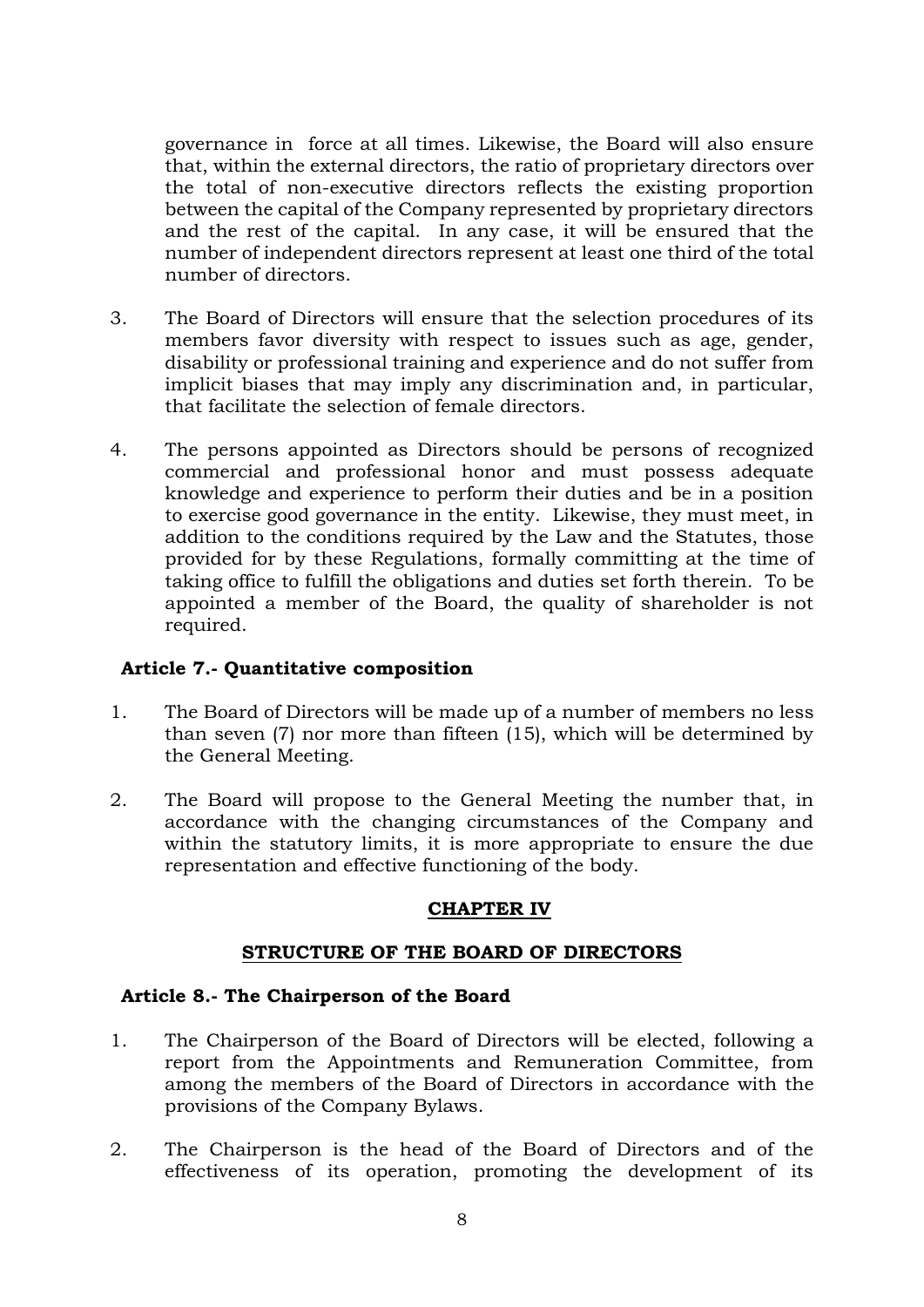competences and coordination with its committees for the best performance of its functions. In any case and without prejudice to the powers granted by the Law, the Statutes and these Regulations, it will have the following powers:

- a) Call and preside over the meetings of the Board of Directors, setting the meeting agenda and directing the discussions and deliberations.
- b) Prepare and submit to the Board of Directors a Schedule of dates and matters to be discussed.
- c) Preside over the General Shareholders' Meeting, unless expressly decided otherwise.
- d) Ensure that the directors receive sufficient information in advance to deliberate on the items on the agenda.
- e) Stimulate debate and the active participation of the directors during the sessions, safeguarding their free position, ensuring that sufficient discussion time is devoted to strategic issues.
- f) Organize and coordinate the periodic evaluation of the Board, as well as, where appropriate, that of the first executive of the Company.
- g) Agree and review knowledge update programs for each director, when circumstances so advise.
- 3. The charge of Chairperson of the Board of Directors may fall on an executive director, in which case the appointment of the Chairperson will require the favorable vote of two-thirds of the members of the Board of Directors. Likewise, in the event that the Chairperson has the status of executive director, the Board of Directors, with the abstention of the executive directors, must necessarily appoint a coordinating director from among the independent directors, who will have the following powers:
	- Request the convening of the Board of Directors or the inclusion of new items on the agenda of a Board that has already been convened.
	- Preside over the Board of Directors in the absence of the Chairperson and Vice-Chairperson.
	- Coordinate and bring together the non-executive directors, echoing their concerns.
	- Maintain contacts with investors and shareholders to find out their points of view in order to form an opinion on their concerns, in particular, in relation to the corporate governance of the Company.
	- Direct the periodic evaluation of the Chairperson of the Board of Directors in the event that the Chairperson has the status of Executive Director.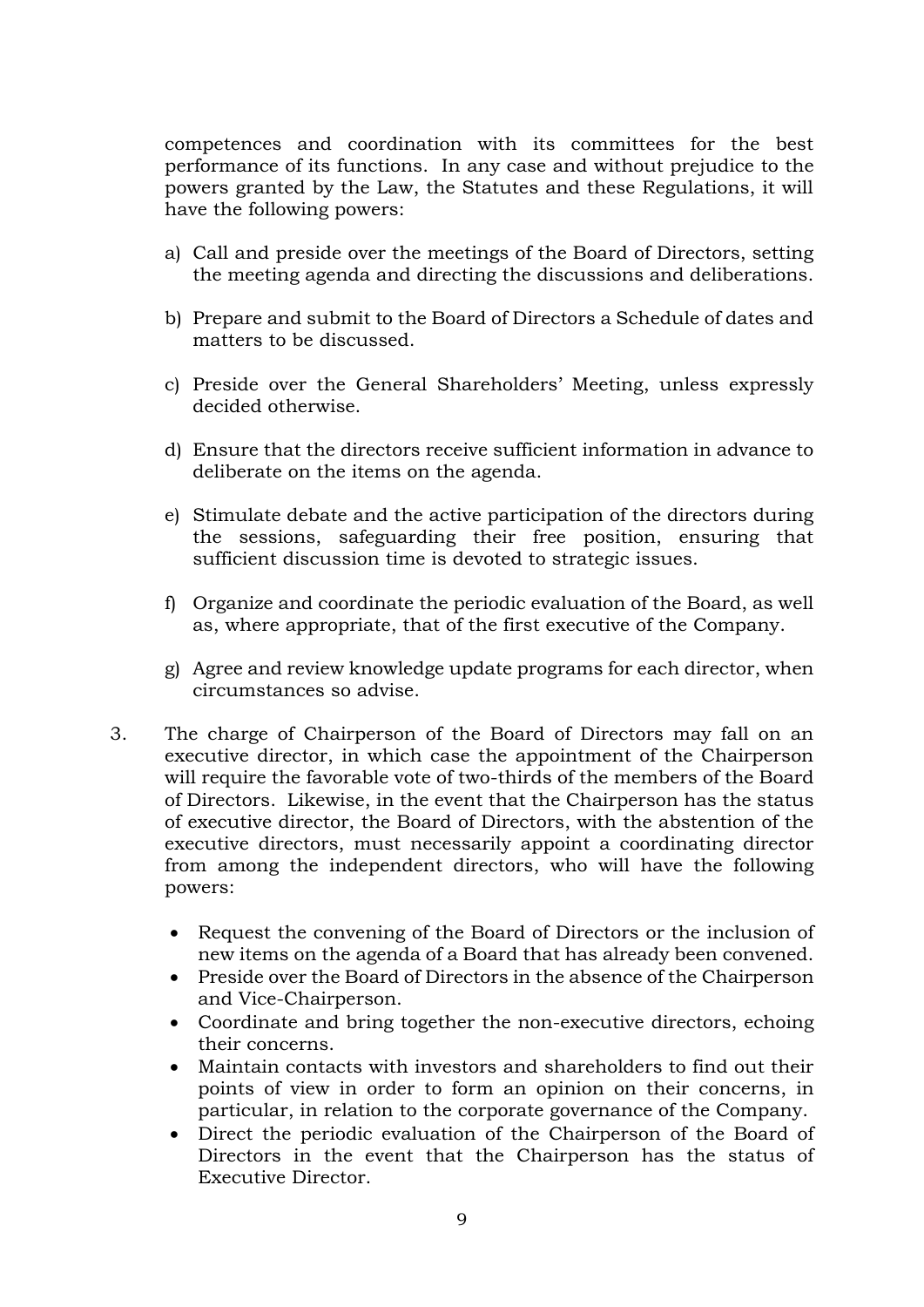- Coordinate the succession plan of the Chairperson.
- 4. The Chairperson, in the event that he/she is an executive director, will be considered as the Company's executive superior, and will be invested with the powers necessary for the exercise of this authority, which will be delegated by the Board of Directors and, in particular, the following:
	- a) ensure that the Bylaws are fully complied with and that the resolutions of the General Meeting and of the Board of Directors are faithfully executed; and
	- b) exercise high inspection of the Company and all its services.

The powers delegated to the Chairperson, in the event that he/she is an Executive Director, may be delegated to other persons.

# **Article 9.- The Deputy Chairperson**

- 1. The Board, following a report from the Appointments and Remuneration Committee, must necessarily appoint one or more Deputy Chairperson from among its members, of whom at least one must be independent. The First Deputy Chairperson will substitute for the Chairperson in case of impossibility or absence, or when the Chairperson himself/herself determines so. Likewise, the Second Deputy Chairperson will substitute for the First Deputy Chairperson in case of impossibility or absence, or when the Deputy Chairperson himself/herself determines so.
- 2. The First Deputy Chairperson may call the Board when, having requested it from the Chairperson three of the directors, their request has not been answered within a week. The same power will correspond to the Second Deputy Chairperson in the event that the First Deputy Chairperson does not convene the Board in the above terms.

# **Article 10.- The Secretary of the Board**

- 1. The Board of Directors, following a report from the Appointments and Remuneration Committee, will elect a Secretary whose appointment will be made in person, who may or may not be a director, with the ability to perform the functions of said position. In the event that the Secretary of the Board of Directors is not a director, he/she will have voice but not vote. The Secretary of the Board of Directors will also be the Secretary of all its Delegate or Advisory Committees.
- 2. The Secretary shall assist the Chairperson in his/her work and shall provide for the proper functioning of the Board, taking care, especially, of providing the directors with the necessary advice and information, of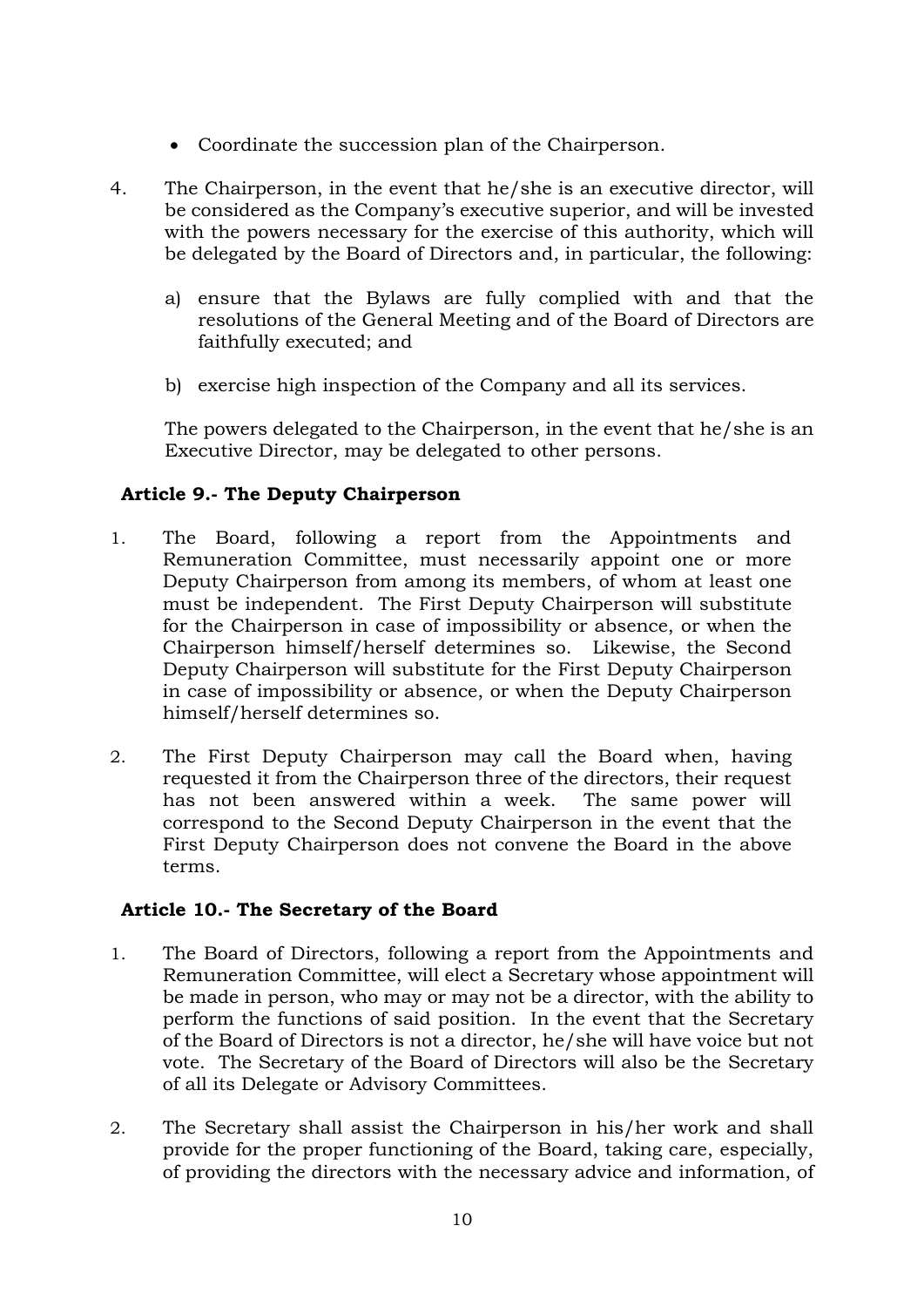keeping the Corporate documentation, of duly reflecting the development in the minute books of the sessions and of attesting to the agreements of the body.

- 3. The Secretary will ensure that the actions of the Board of Directors comply with the applicable regulations and are in accordance with the Bylaws and other internal regulations, will take care of the formal and material legality of the actions of the Board and will verify compliance with the provisions emanating from the regulatory bodies and will ensure compliance with the Company's corporate governance criteria and the rules of the Board Regulations.
- 4. In addition, the Secretary will assist the Chairperson so that the directors receive the relevant information for the exercise of their functions sufficiently in advance and in the appropriate format.

## **Article 11.- The Deputy Secretary of the Board**

- 1. The Board of Directors, following a report from the Appointments and Remuneration Committee, may appoint a Deputy Secretary, who does not need to be a Director, to assist the Secretary of the Board of Directors or replace him/her in the event of absence in the performance of such function. The Deputy Secretary of the Board of Directors will also be the Deputy Secretary of all its Delegate or Advisory Committees.
- 2. Unless the Board of Directors decides otherwise, the Deputy Secretary may attend its sessions to assist the Secretary in drafting the minutes of the meetings.

## **Article 12.- Delegated bodies of the Board of Directors. Board Committees.**

- 1. The Board of Directors may delegate permanently, within the limits established by the applicable regulations and without prejudice to the powers that may be conferred on any person, all or part of its powers to one or more Delegated Committees, as well as to designate the Directors that will form part of the delegated body and, where appropriate, the form of exercise of the powers granted. The permanent delegation of any faculty of the Board of Directors that cannot be delegated in accordance with current regulations in favor of one or more Delegated Committees and the appointment of the Directors who will form part of the delegated body must be approved by the Board of Directors with the favorable vote of two thirds of its members, and they will not produce any effect until their registration in the Mercantile Registry.
- 2. When a member of the Board of Directors is assigned executive functions by virtue of any title, a contract must be entered into between him/her and the Company, which must be approved by the Board of Directors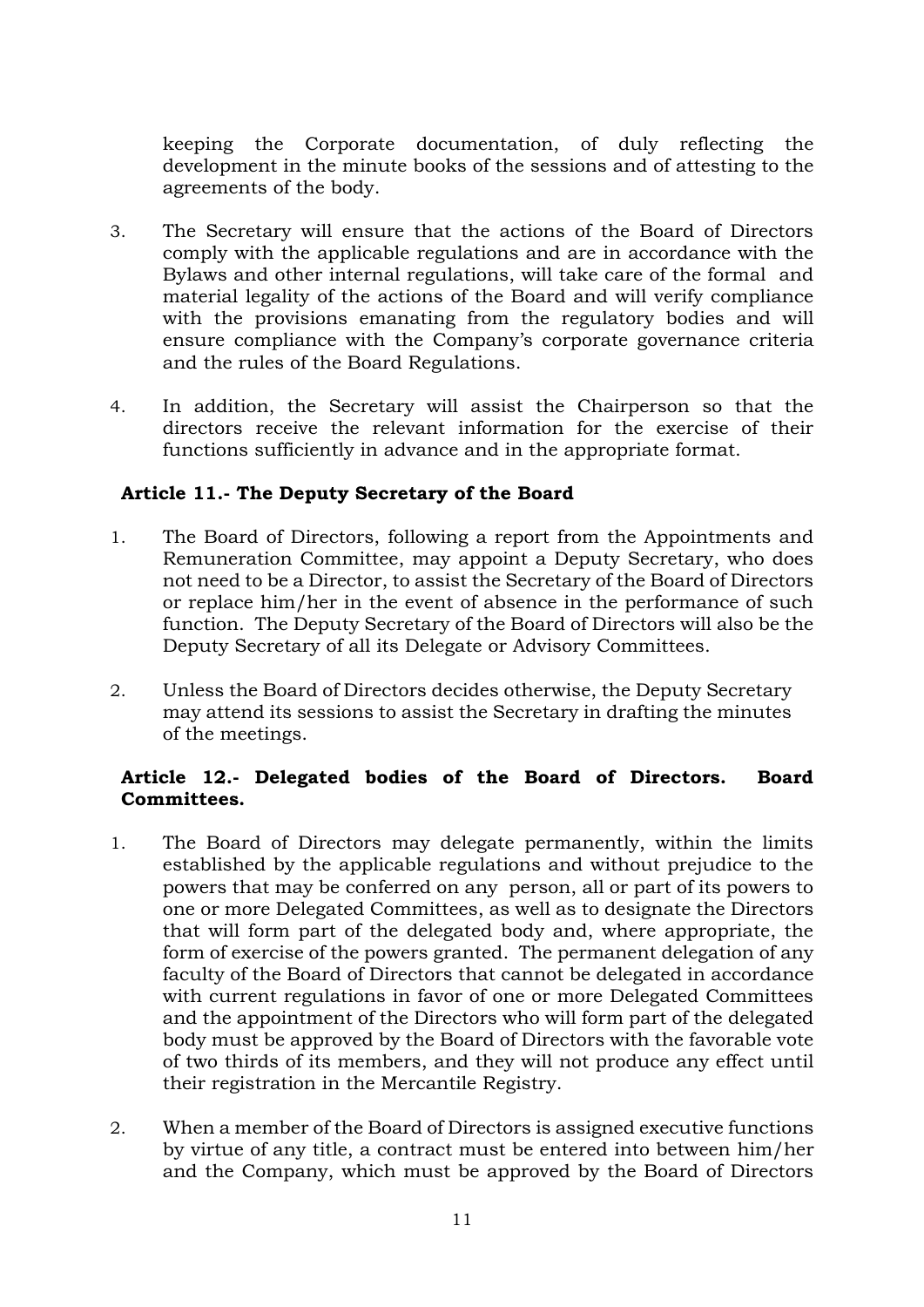with the favorable vote of two thirds of its members, the affected Director must abstain from attending the deliberation and from participating in the vote and approved contract must be included as an annex to the minutes of the meeting.

- 3. In any case, the Board must set up an Audit and Control Committee and an Appointment and Remuneration Committee in accordance with legal requirements and a Management and Risks Committee. The Board of Directors may approve a Regulation of the Audit and Control Committee and a Regulation of the Appointments and Remuneration Committee and may also approve specific Regulations of the other Committees that it may constitute, which will develop the rules regarding composition, functions and operation provided for in these Regulations for each of the Committees.
- 4. Likewise, the Board may create consultative committees within it with Powers of information, advice and proposals in matters determined by the Board of Directors itself, as well as designate the Directors who will form part of them.

## **Article 13.- Audit and Control Committee. Composition, competences and functioning**

- 1. An Audit and Control Committee will be set up within the Board of Directors in accordance with the following rules:
	- a) The Audit and Control Committee will be formed by a minimum of three (3) and a maximum of five (5) directors, appointed by the Board of Directors from among its non-executive directors, the majority of whom must be independent directors.
	- b) The Chairperson of the Audit and Control Committee will be elected by the Board of Directors from among the independent directors that are part of the same, having to be replaced every four years, and being able to be re-elected after a period of one year has elapsed from the date of his/her cessation.
	- c) At least one of the independent directors that are part of the Audit and Control Committee will be appointed taking into account their knowledge and experience in accounting, auditing, risk management, both financial and non-financial or in all of them , trying equally that the other members, and especially its Chairperson, gather as a whole knowledge and experience in these matters, and also, whenever possible, in those other areas that may be adequate for the performance of its functions by the Audit and Control Committee, such as finance, internal control and information technologies.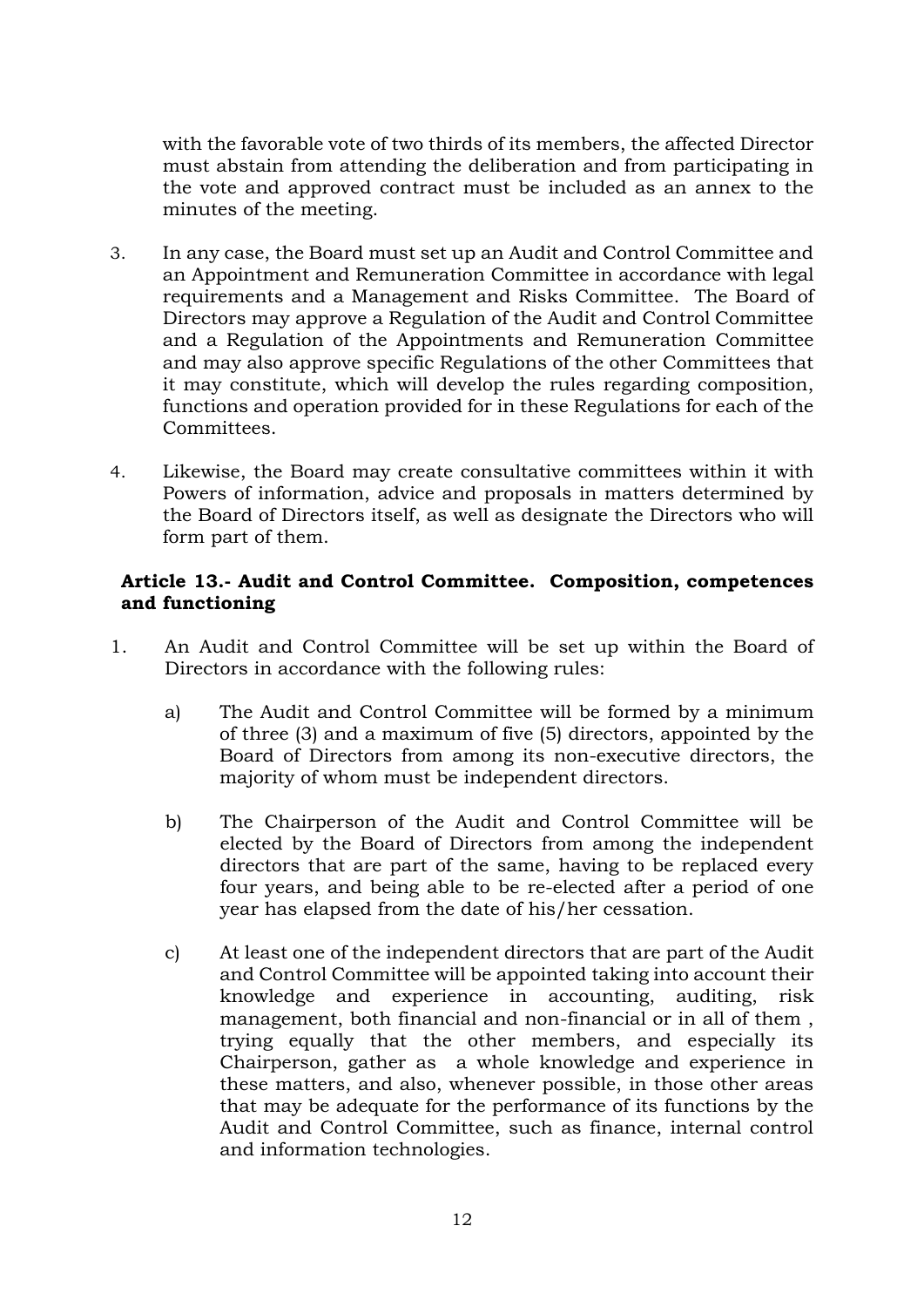In any case, as a whole, and without prejudice to trying to favor gender diversity and other diversity criteria, the members of the Audit and Control Committee will have the relevant technical knowledge in relation to the sector of activity to which the Company belongs.

2. Without prejudice to any other tasks that may be assigned at any time by the applicable regulations or the Board of Directors, the Audit and Control Committee will exercise the following functions:

## *In relation to the supervision of financial and non-financial information:*

- a) Report to the General Meeting on the questions that arise within it in matters of its competence and, in particular, on the result of the audit, explaining how this has contributed to the integrity of the financial information and the role that the Committee has performed in that process.
- b) Supervise and assess the process of preparing and presenting financial and non-financial information mandatory regarding the Company and, where appropriate, the group, including the periodic financial and non-financial information that, as a listed company, the Company must provide to the markets and its supervisory bodies, ensuring that the intermediate accounts are prepared with the same account criteria as the annual accounts, counting for all this with the direct collaboration of the external and internal auditors, and presenting, where appropriate, recommendations or proposals to the Board of Directors aimed at safeguarding their integrity.
- c) Ensure that the annual accounts that the Board of directors present to the General Shareholders' Meeting are prepared in accordance with accounting regulations. In those cases in which the account auditor has included in his/her audit report some disclaimers, the Chairperson of the Audit and Control Committee will explain clearly at the General Meeting the opinion of the Commission on its content and scope, making itself available to shareholders at the time of the publication of the call to the Meeting, together with the rest of the proposals and reports of the Board, a summary of said opinion.

# *In relation to the supervision of internal control and internal audit:*

d) Periodically supervise the effectiveness of the Company's internal control and internal audit, as well as discuss with the account auditor the significant weaknesses of the internal control system detected during the audit, all without compromising its Independence. For such purposes, and where appropriate, they may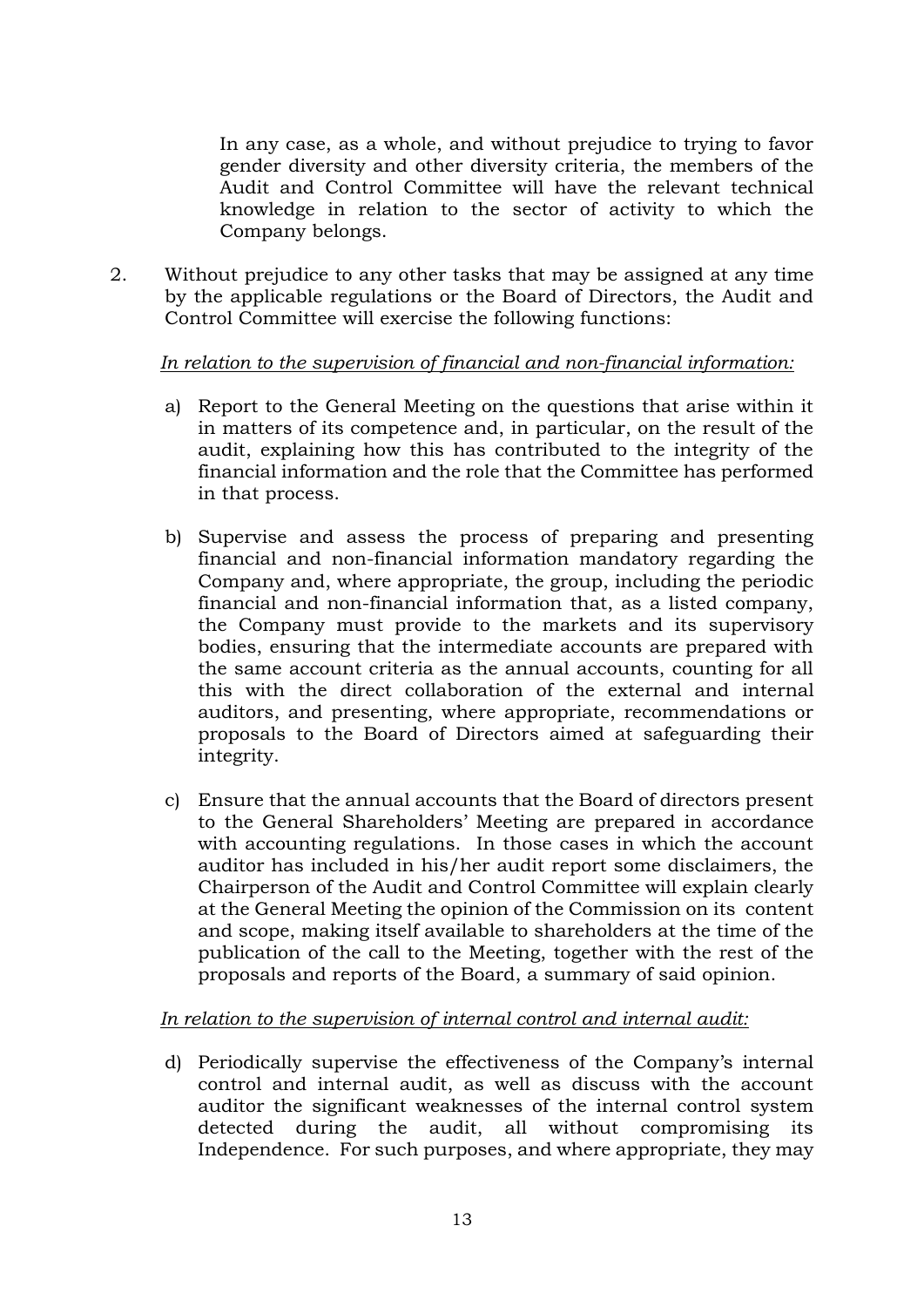submit recommendations or proposals to the Board of Directors and the corresponding deadline for their follow-up.

- e) In relation to the information and internal control systems: (i) know and supervise the internal control systems of the Company, check their adequacy and integrity and review the appointment or replacement of those responsible; (ii) generally ensure that established internal control policies and systems are effectively applied in practice; (iii) review compliance with regulatory requirements, the adequate delimitation of the consolidation perimeter and the correct application of accounting criteria; and (iv) ensure the independence and effectiveness of the internal audit function, proposing the selection, appointment, removal of the person in charge of the internal audit service, as well as proposing the budget for said service; pass the orientation and the annual work plan, making sure its activity is primarily focused on the relevant risks of the Company (including reputational); receive periodic information on its activities and verify that senior management takes into account the conclusions and recommendations of its reports.
- f) Supervise the unit that assumes the internal audit function that ensures the proper functioning of the information and internal control systems.

The head of the unit that assumes the internal audit function will present to the Audit and Control Committee, for its approval, its annual work plan, will inform it directly of its execution, including, the possible incidents and scope limitations that are presented in its development, as well as the results and the follow-up of its recommendations, and will submit an activity report at the end of each year.

g) Establish and supervise a mechanism that allows employees and other people related to the Company, such as directors, shareholders, suppliers, contractors or subcontractors, to communicate irregularities of potential significance, including eh financial and accounting, or of any other nature, related to the company that they notice within the Company or its Group. Said mechanism must guarantee confidentiality and, in any case, foresee cases in which communications can be made anonymously, respecting the rights of the complainant and the accused.

## *In relation to the account auditor:*

h) Submit to the Board of Directors the proposals for selection, appointment, re-election and replacement of the account auditor, taking responsibility of the selection process in accordance with the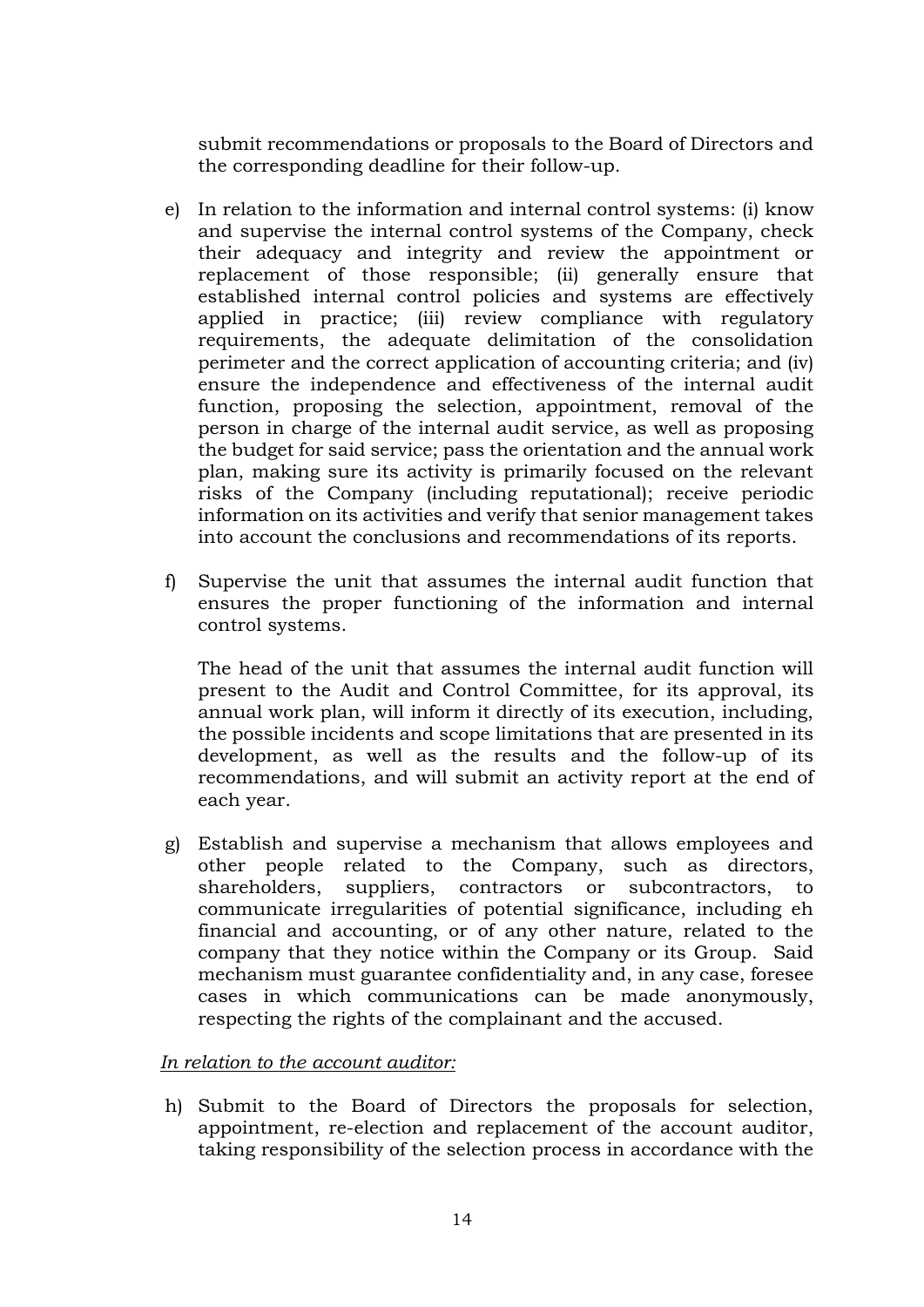provisions of the applicable regulations, as well as the conditions of their hiring and for this purpose, they must:

- 1º. Define the auditor selection procedure; and
- 2º. Issue a reasoned proposal that will contain at least two alternatives for the selection of the auditor, except in the case of re-election of the same.
- i) Regularly collect information from the auditor on the audit plan and its execution, in addition to preserving his/her Independence in the exercise of his/her functions.
- j) Establish the appropriate relationships with the external auditor to receive information on those matters that may pose a threat to his/her Independence, in particular the discrepancies that may arise between the account auditor and the Company's management, for examination by the Committee, and any others related to the process of carrying out the auditing of accounts and, where appropriate, the authorization of services other than those prohibited in the terms provided for in the legislation of auditing of accounts and in auditing standards.
- k) In any case, they must receive annually from the external auditors the declaration of their independence in relation to the Company or entities linked to it directly or indirectly, as well as detailed and individualized information on the additional services of any kind provided and the corresponding fees received of these entities by the external auditor or by the persons or entities linked to it in accordance with the provisions of the regulations governing the activity of the auditing of accounts and other auditing standards.
- l) Issue annually, prior to the issuance of the account audit report, a report expressing an opinion on whether the independence of the account auditors or audit firms is compromised. This report must contain, in any case, the reasoned Assessment of the provision of each and every one of the additional services referred to in the previous point, individually and as a whole, other than the legal audit and in relation to the regime of independence or with the regulations governing the activity of auditing accounts. This report must be published on the Company's website sufficiently in advance of the holding of the Ordinary General Meeting.
- m) In relation to the external auditor: (i) in the event of the resignation of the external auditor, examine the circumstances that led to it; (ii) ensure that the remuneration of the external auditor for his/her work does not compromise its quality or independence; (iii) supervise that the Company communicates the change of auditor as other relevant information to the National Securities Market Commission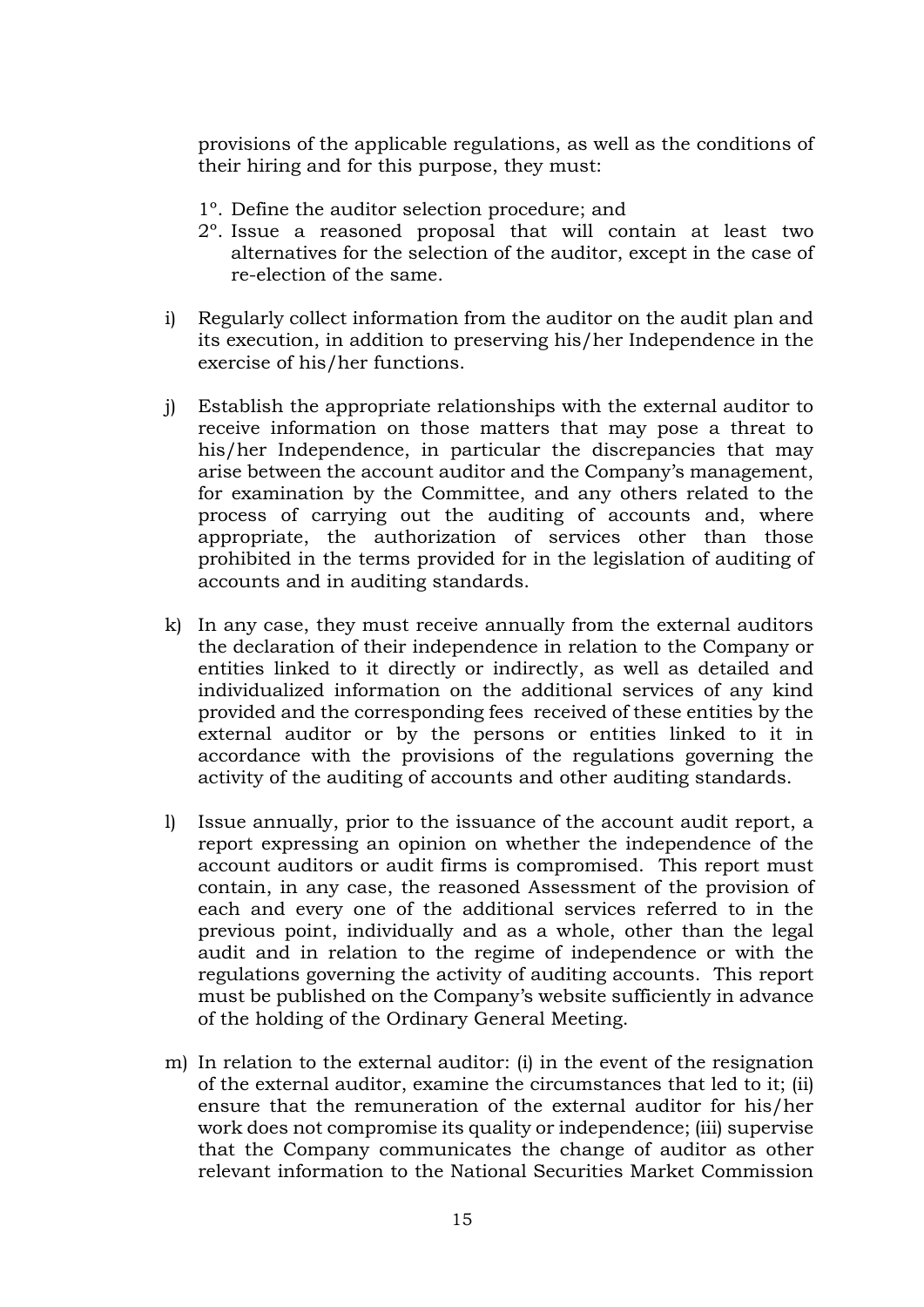and accompanies it with a statement on the eventual existence of disagreements with the outgoing auditor and, if any, its content; and (iv) ensure that the external auditor holds an annual meeting with the full Board of Directors to report on the work carried out and on the evolution of the accounting and risk situation of the Company.

- n) Supervise compliance with the audit contract, ensuring that the opinion on the annual accounts and the main contents of the audit report are drawn up clearly and precisely, as well as evaluating the results of each audit and, likewise, ensuring that the Company and the external auditor respect the regulations in force on the provision of services other than auditing, the limits to the concentration of the auditor's business and, in general, the other regulations established to ensure the independence of the auditors.
- o) Make a final Assessment of the auditor's performance and how it has contributed to the quality of the audit and the integrity of the financial information.

## *In relation to the supervision of risk and control management:*

- p) Supervise and assess the effectiveness of the control and management systems for financial and non-financial risks relating to the Company and, if applicable, the Group, including operational, technological, legal, social, environmental, political and reputational or related to corruption.
- q) Directly supervise the internal risk and control management.
- r) Reassess, at least annually, the list of the most significant financial and non-financial risks and assess their level of tolerance, proposing their adjustment to the Board of Directors, if applicable.
- s) Hold, at least annually, a meeting with the heads of the business units in which they explain business trends and associated risks.
- t) Be aware of the tax policies applied by the Company. In this sense, receive information from the person responsible for tax matters on the tax policies applied, at least, prior to the formulation of the annual accounts and the presentation of the Corporate Income Tax return and, when relevant, on the consequences tax corporate operations whose approval is submitted to the Board of Directors.
- u) Control and supervise compliance with the risk control and management policy, directly or through one or various subcommittees created for this purpose.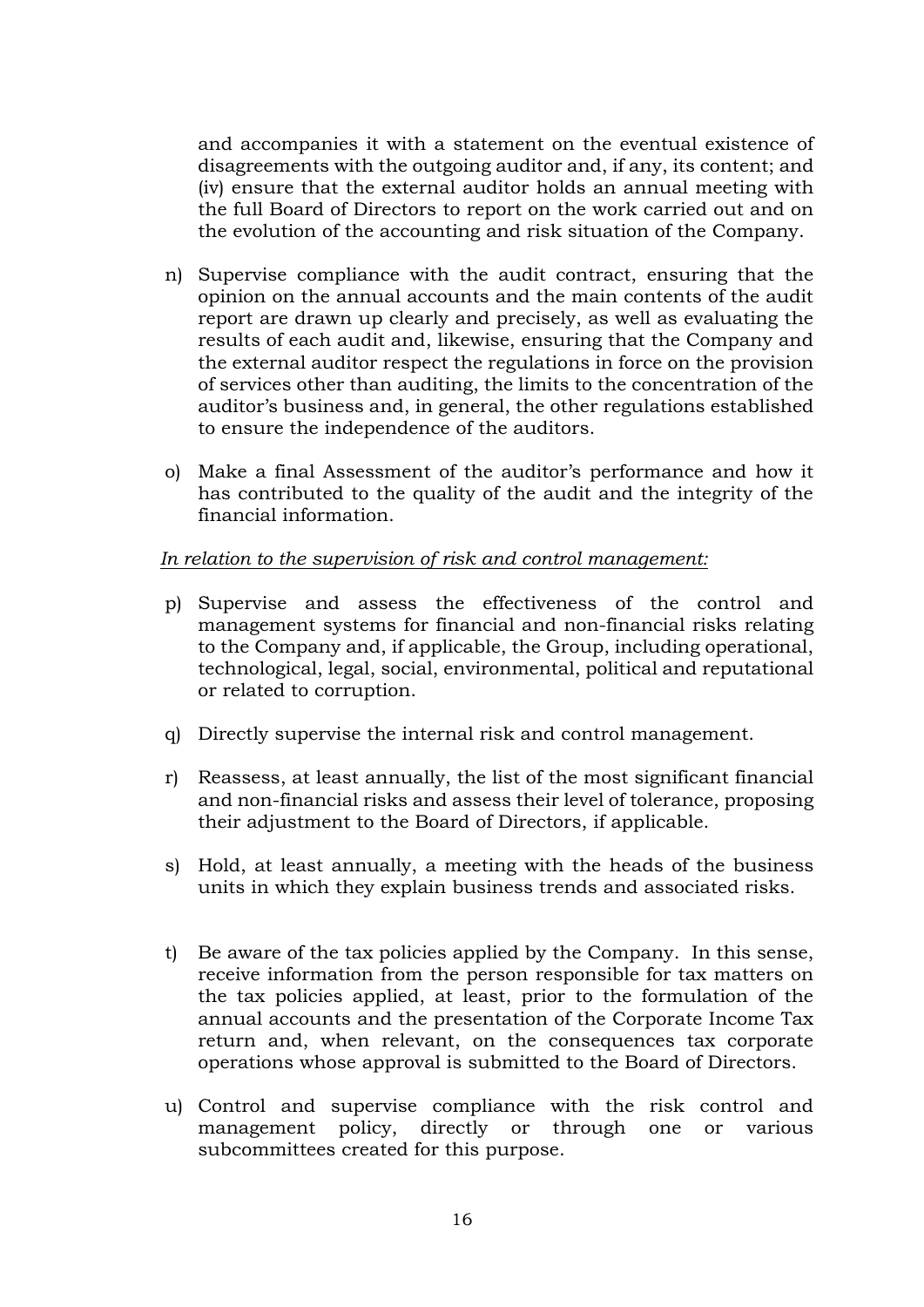The Audit and Control Committee will carry out the functions provided for in this section in coordination, as necessary, with the Management and Risks Committee.

## *Regarding the supervision of the corporate governance, of the internal codes of conduct and sustainability:*

- v) Supervise compliance with policies and rules of the Company in matters of corporate governance, as well as internal codes of conduct of the Company. In particular, the Audit and Control Committee: (i) will supervise compliance with the Internal Code of Conduct in the Securities Markets, this Regulation, the Regulation of the Audit and Control Committee, if applicable, other internal codes of conduct and, in general, of the Company's governance rules, making the necessary proposals for their improvement, and also ensuring that the corporate culture is aligned with its purpose and values; (ii) will supervise the application of the general policy regarding communication of economic-financial, non-financial and corporate information, as well as communication with shareholders and investors, voting advisers and other interest groups; it will also monitor the way in which the Company communicates and relates to small and medium shareholders; and (iii) will periodically assess and review the corporate governance system, in order for it to fulfill its mission of promoting the corporate interest and take into account, as appropriate, the legitimate interests of the remaining stakeholders.
- w) Monitor compliance with the policies and rules of the Company in matters of environmental and social sustainability. In particular, the Audit and Control Committee: (i) will periodically assess and review the Corporate social responsibility and sustainability policy in environmental and social matters of the Company, in order for it to fulfill its mission of promoting the social interest and take into account, as appropriate, the legitimate interests of the remaining interest groups; (ii) will supervise that the practices of the Company in environmental and social matters conform to the strategy and policy set; and (iii) will supervise and assess the relationship processes with the different stakeholders.

## *Other functions:*

- x) Supervise the organization and operation of the system and the Regulatory Compliance area of the Company.
- y) Inform, prior its approval by the General Shareholders´ Meeting or the Board of Directors, on the Related Transactions, and supervise the internal procedure established by the Company related to the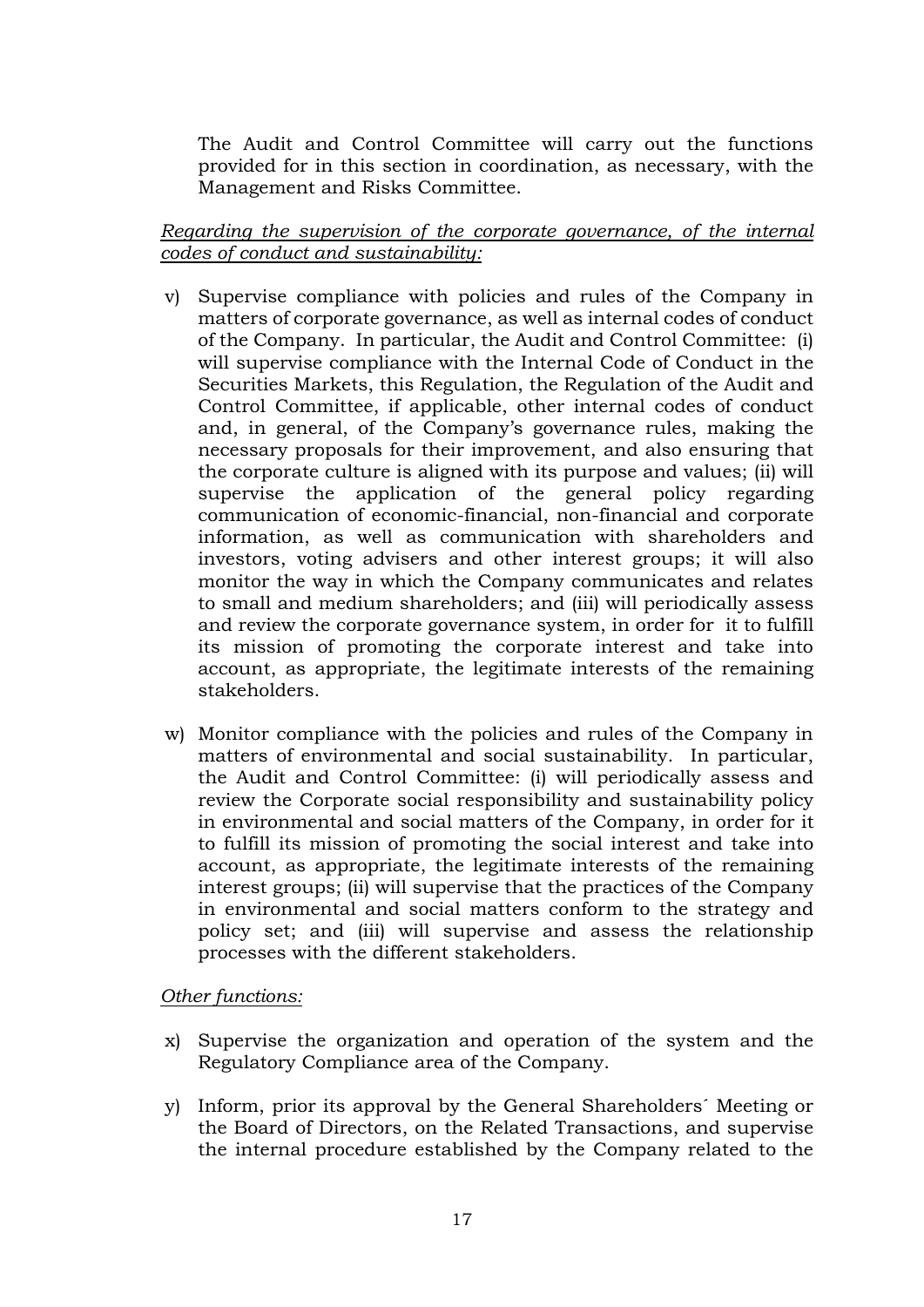Transactions which approval would have been delegated in compliance with the applicable standard.

- z) Inform the Board of Directors, prior to its adoption of the corresponding decisions, on all matters provided for in the law, the Bylaws and the Board Regulations and, in particular, on:
	- a. The financial information and the management report which will include, when applicable, the mandatory non-financial information that the Company must periodically make public.
	- b. The creation or acquisition of interests in purpose entities special or domiciled in countries or territories that are considered tax havens.
	- c. The economic conditions and the accounting impact and, where appropriate, the proposed exchange ratio, of the structural and Corporate modification operations that the Company plans to carry out.
	- d. Any other report and proposal function that is entrusted by the Board of Directors with a general or particular nature, or that is established by the regulations in force in each moment.
- 3. The Audit and Control Committee will meet, ordinarily, a minimum of eight times a year, in order to review the periodic financial information to be disseminated to the markets through the corresponding authorities, as well as the information that the Board of Directors must approve and include within its annual public documentation. Likewise, it will meet every time it is called by its Chairperson, who must do so whenever the Board of Directors requests the issuance of a report of the adoption of proposals by the Audit and Control Committee and, in any case, whenever it is requested by any of the members of the Audit and Control Committee or it is convenient for the proper performance of their duties.
- 4. The Audit and Control Committee will establish an annual work plan that will contemplate the main activities of the Audit and Control Committee during the year.
- 5. The Audit and Control Committee will prepare an annual report on its operation highlighting, among other matters, the main incidents that have arisen, if any, in relation to its functions. In addition, when the Audit and Control Committee deems it appropriate, it will include in said report proposals to improve the Company's governance rules. The report of the Audit and Control Committee will be available to shareholders and investors through the website sufficiently in advance of the holding of the Ordinary General Meeting.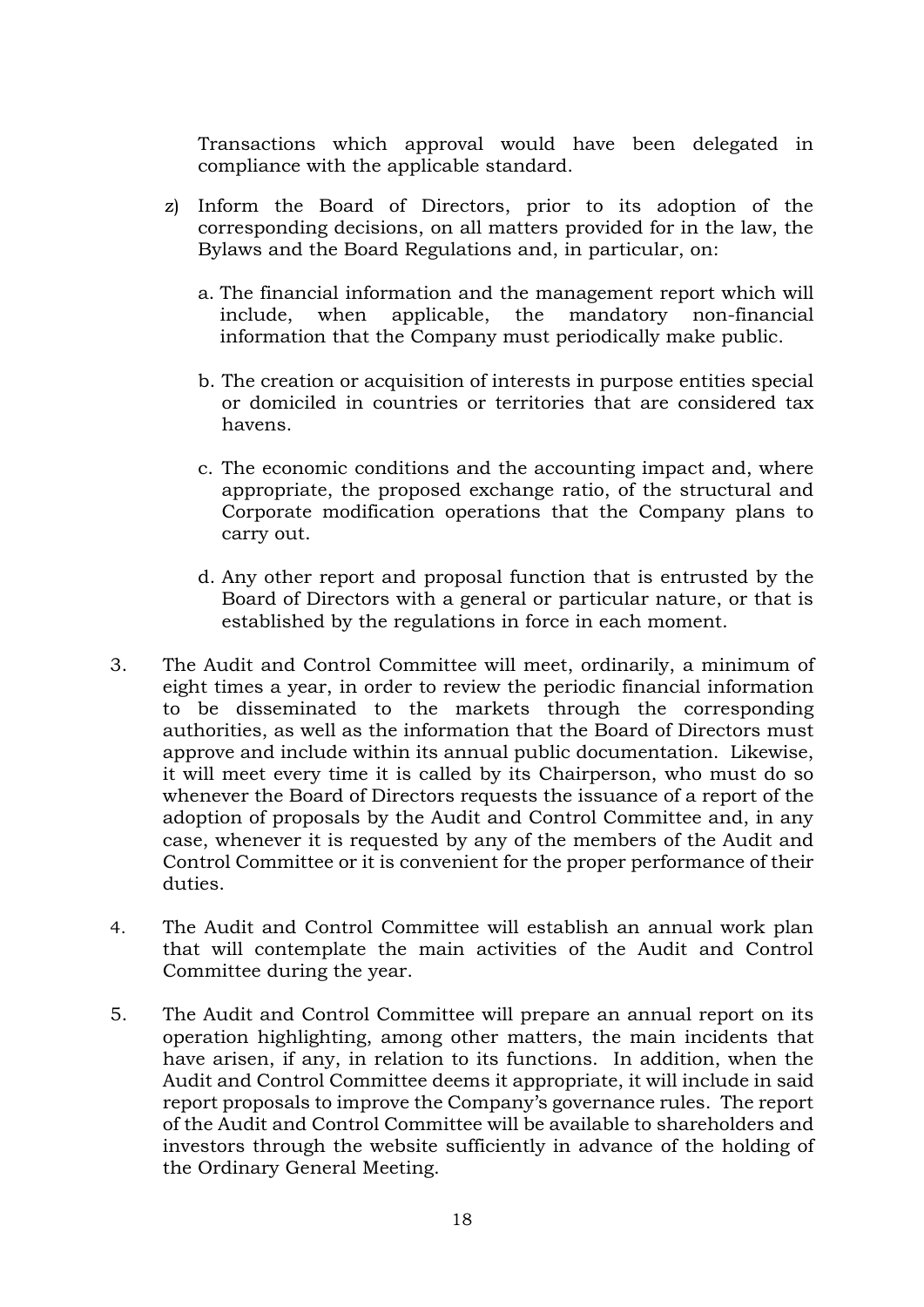- 6. The members of the management team or the staff of the Company and its group will be obliged to attend the sessions of the Audit and Control Committee and to provide their collaboration and access to the information at their disposal when the Audit and Control Committee so requests. The Commission may order that they appear without the presence of any other executive. The Audit and Control Committee may also require the auditors to attend its sessions.
- 7. The Audit and Control Committee may seek the advice of external experts when it deems it necessary for the proper performance of its functions.
- 8. The Company must provide the Audit and Control Committee with sufficient resources to enable it to carry out its functions. Resources needs must be channeled through the Secretary of the Company's Board of Directors.

## **Article 14.- Appointments and Remuneration Committee. Composition, competences and functioning**

- 1. Likewise, an Appointments and Remuneration Committee shall be established within the Board of Directors in accordance with the following rules:
	- a) The Appointments and Remuneration Committee will be made up of a minimum of three (3) and a maximum of five (5) directors, appointed by the Board of Directors form among its non-executive directors, two of whom, at least must be independent directors.
	- b) The Chairperson of the Appointments and Remuneration Committee will be elected by the Board of Directors form among the independent directors that form part of the Committee, for a period of four years, and may be re-elected one or more times for periods of the same duration.
	- c) It will be endeavored that the members of the Committee, as a whole, are appointed taking into account their knowledge and experience in those areas that may be suitable for the fulfillment of its functions by the Appointments and Remuneration Committee, such as human resources, selection of directors and executives and design of remuneration policies and plans, without prejudice to trying to also favor gender diversity and other diversity criteria of its members.
- 2. Without prejudice to other functions that may be assigned to it by the applicable regulations or by the Board of Directors, the Appointments and Remuneration Committee has the following basic responsibilities: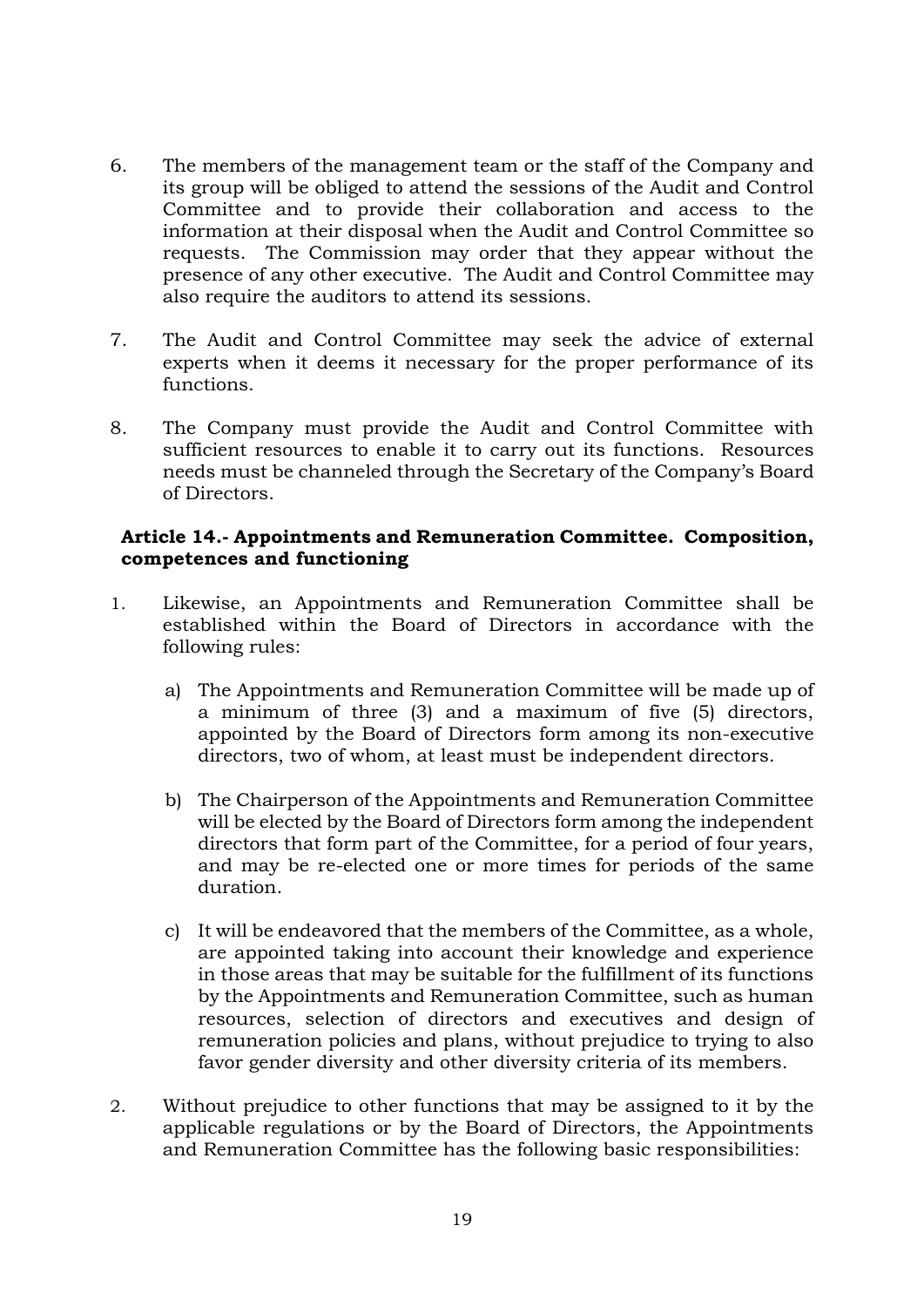## *In relation to the composition of the Board:*

- a) Evaluate the skills, knowledge, and experience necessary on the Board of Directors. For these purposes, it will define the functions and skills necessary in the candidates who must fill each vacancy and will evaluate the time and dedication required so that they can effectively carry out their duties, ensuring that non-executive directors have sufficient time available for the proper performance of their duties.
- b) Ensure that corporate policies are oriented towards an objective of representation for the less represented sex on the Board of Directors and develop guidelines on how to achieve said objective, as well as, propose to the Board of Directors the Directors Selection and Diversity Policy on the Board of Directors.
- c) Periodically verify the category of the directors.

## *In relation to the selection of Directors and Senior Managers:*

- d) Submit to the Board of Directors proposals for the appointment of independent directors for their appointment by co-option or for submission to the decision of the General Shareholders' Meeting, as well as proposals for the re-election or removal of said directors by the General Shareholders' Meeting.
- e) Report on the proposals for the appointment of the remaining directors for their appointment by co-option or for submission to the decision of the General Shareholders' Meeting, as well as the proposals for their re-election or removal by the General Shareholders' Meeting.
- f) Annually verify compliance with the policy of Directors´ Selection and Diversity Policy on the Board of Directors which will be reported in the Annual Corporate Governance Report.
- g) Analyze, formulate and periodically review the proposals for policies for hiring, loyalty and dismissal of managers, as well as formulate and review the criteria that must be followed for the composition of the management team of the Company and its subsidiaries and for the selection of candidates.
- h) Report the proposals for the appointment and removal of senior managers.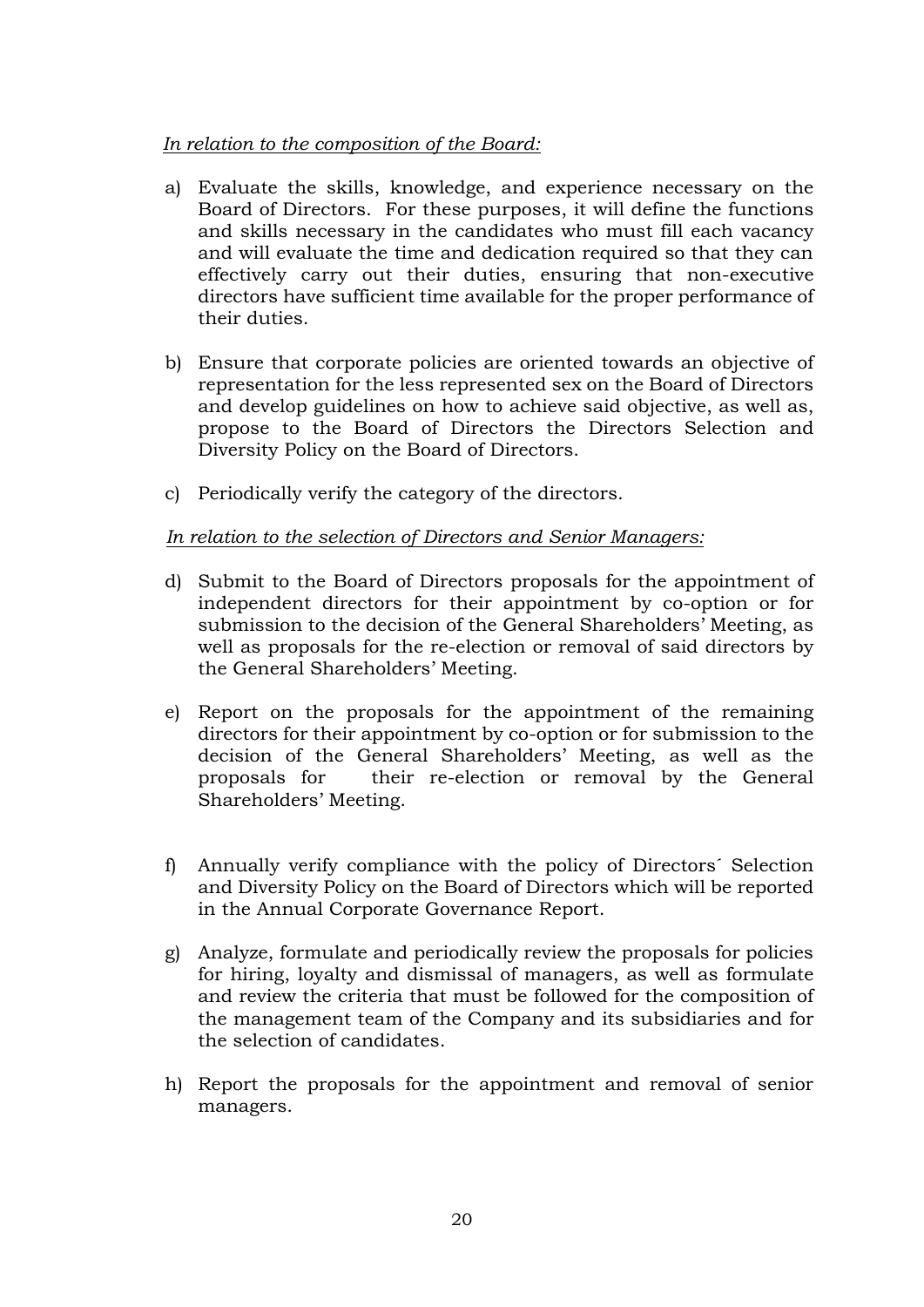## *In relation to the positions of the Board and the composition of the Committees:*

- i) Propose the members who should form part of each of teh Committees, taking into account the knowledge, skills and experience of the directors and the tasks of each Committee.
- j) Inform the Board of Directors about the appointment of the Chairperson, Deputy Chairperson, members of the Executive Committee and the Honorary President, if applicable.
- k) Inform the Board of Directors about the appointment and, where appropriate, removal of the Secretary and Deputy Secretary of the Board of Directors.
- l) Propose, where appropriate, the appointment of the Coordinating Director.
- m) Examine and organize the succession of the Chairperson of the Board of Directors and the chief executive of the Company and, where appropriate, make proposals to the Board of Directors so that said succession takes place in an orderly and planned manner.

## *In relation to the remuneration of directors and senior managers:*

- n) Propose to the Board of Directors the remuneration policy for the directors and general managers or those who carry out their senior management functions under the direct dependence of the Board or delegated committees, checking its observance.
- o) Analyze, formulate and periodically review the remuneration policy applied to directors and senior managers, including remuneration systems with shares and their application, weighing their adequacy and performance, as well as ensuring that their individual remuneration is proportionate to that paid to other directors and senior managers of the Company.
- p) Propose to the Board of Directors the individual remuneration and the other contractual conditions of the Executive Directors, verifying that they are consistent with the remuneration policies in force.
- q) Inform the Board of Directors in advance on individual determination of remuneration of each Director acting as such, within the statutory framework and remunerations policy, well as on the performance of executive functions that are allocated to them within framework of remunerations policy and in compliance with their contracts.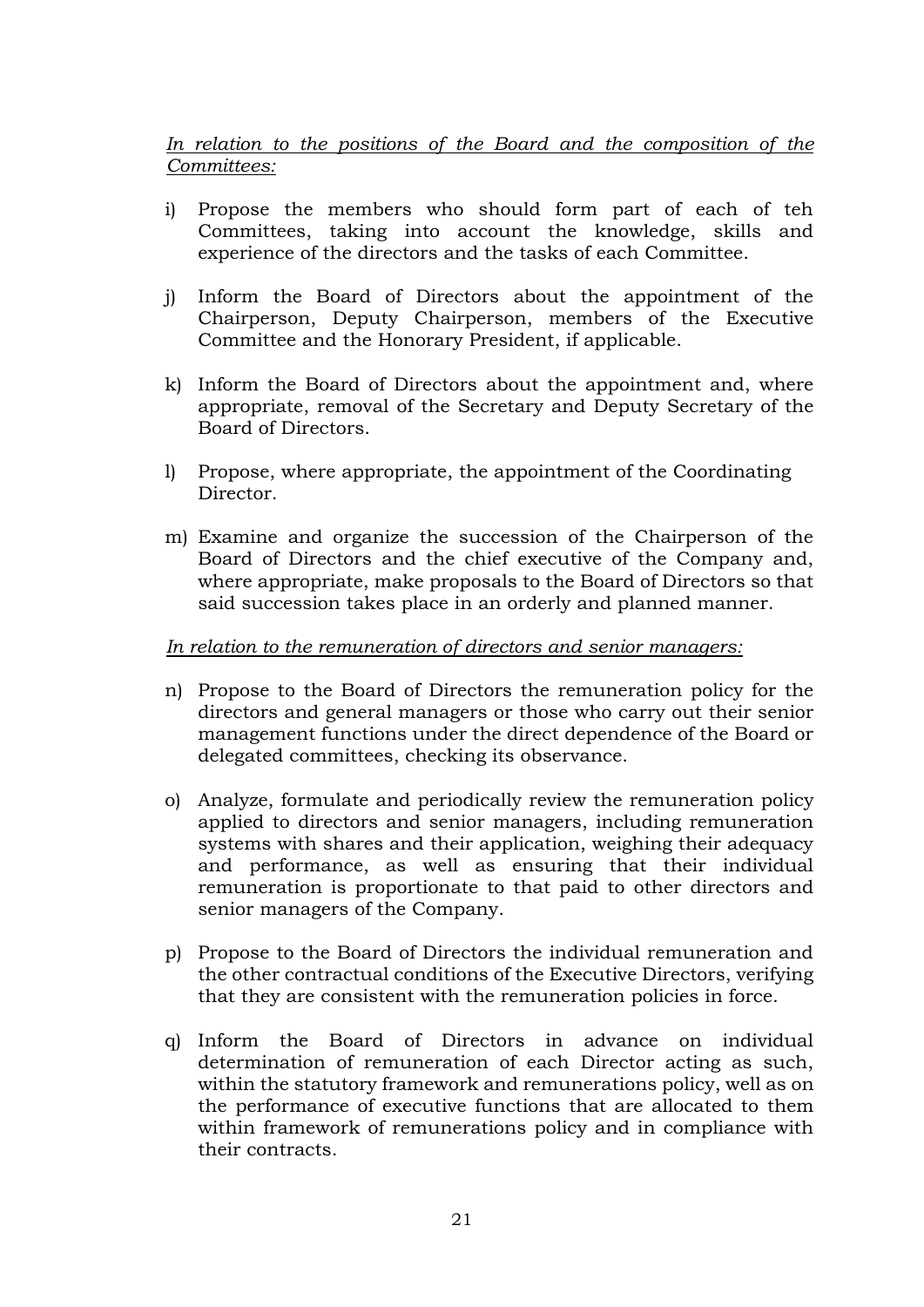- r) Propose the basic conditions of the contracts of senior managers, verifying that they are consistent with the remuneration policies in force.
- s) Inform the Board of Directors about the systems and the amount of the annual remuneration of directors and senior managers and verify the information on remuneration of directors and senior managers contained in corporate documents, including the annual report on directors' remuneration, ensuring for the transparency of remuneration.

#### *Other functions:*

- t) Lead the annual evaluation of the Board regarding the operation and composition of the Board and its Committees and submit to the Board the results of its evaluation together with a proposal for an action plan or with recommendations to correct any deficiencies detected or improve its operation.
- u) Report annually to the Board of Directors on the evaluation of the performance of the Company's senior management.
- v) Design and periodically organize knowledge update programs for Directors.
- w) Ensure that any conflicts of interest of the advisers do not affect the Independence of the external advice provided to the Committee.
- 3. The Appointments and Remuneration Committee will meet at least once a year to prepare the information on the remuneration of the directors that the Board of Directors must approve and make public. Likewise, it will meet whenever called by its Chairperson, preferably four times a year, which must do so whenever the Board or its Chairperson requests the issuance of a report or the adoption of proposals and, in any case, whenever it is convenient for the proper performance of their duties.
- 4. The Appointments and Remuneration Committee will establish an annual work plan that will contemplate the main activities of the Appointments and Remuneration Committee during the year.
- 5. The request for information to the Appointments and Remuneration Committee will be made by the Board of Directors or its Chairperson. Likewise, the Appointments and Remuneration Committee must consider the suggestions made by the members of the Board of Directors, the directors or the shareholders of the Company.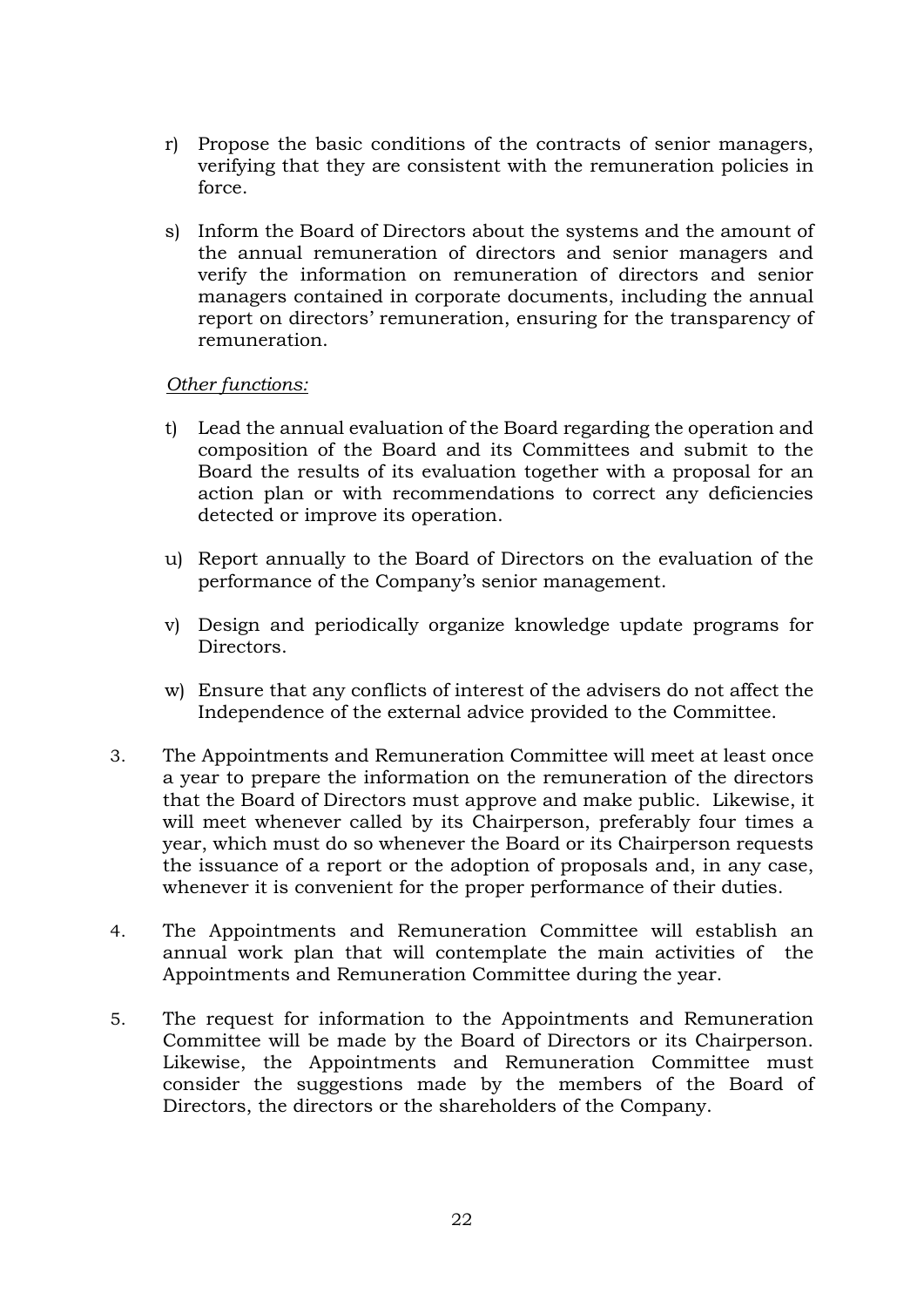- 6. The Appointments and Remuneration Committee may seek the advice of external experts when it deems it necessary for the proper performance of its duties.
- 7. The Company must provide the Appointments and Remuneration Committee with sufficient resources to enable it to carry out its functions. Resource needs must be channeled through the Secretary of the Company's Board of Directors.

## **Article 15.- Management and Risk Committee. Composition, competences and functioning**

- 1. A Management and Risk Committee will be set up within the Board of Directors in accordance with the following rules:
	- a) The Management and Risks Committee will be made up of a minimum of three (3) and a maximum of eight (8) directors, appointed by the Board of Directors, and an executive director may belong to it.
	- b) The Chairperson of the Management and Risks Committee will be elected by the Board of Directors for a period of four years and may be re-elected one or more times for periods of the same duration.
	- c) It will be ensured that the members of the Committee, as a whole, are appointed taking into account their knowledge and experience in those areas that may be suitable for the fulfillment of their functions by the Management and Risks Committee, such as economy and finance, and the ability and experience to fully understand and control the Company's strategy, without prejudice to also trying to favor gender diversity and other diversity criteria of its members. Likewise, it will be ensured that the members of the Committee have the pertinent technical knowledge in relation to the sector of activity to which the Company belongs.
- 2. Without prejudice to other functions that the Board of Directors may assign to it, the Management and Risk Committee has the following basic responsibilities:
	- a) Periodically review the impact of the operations and planning of the Company and its Group.
	- b) Analyze the financial and resource efficiency situation of each Project of the Company and its Group.
	- c) Analyze the commercial policy guidelines and analyze the conditions of the most relevant offers of the Company and its Group.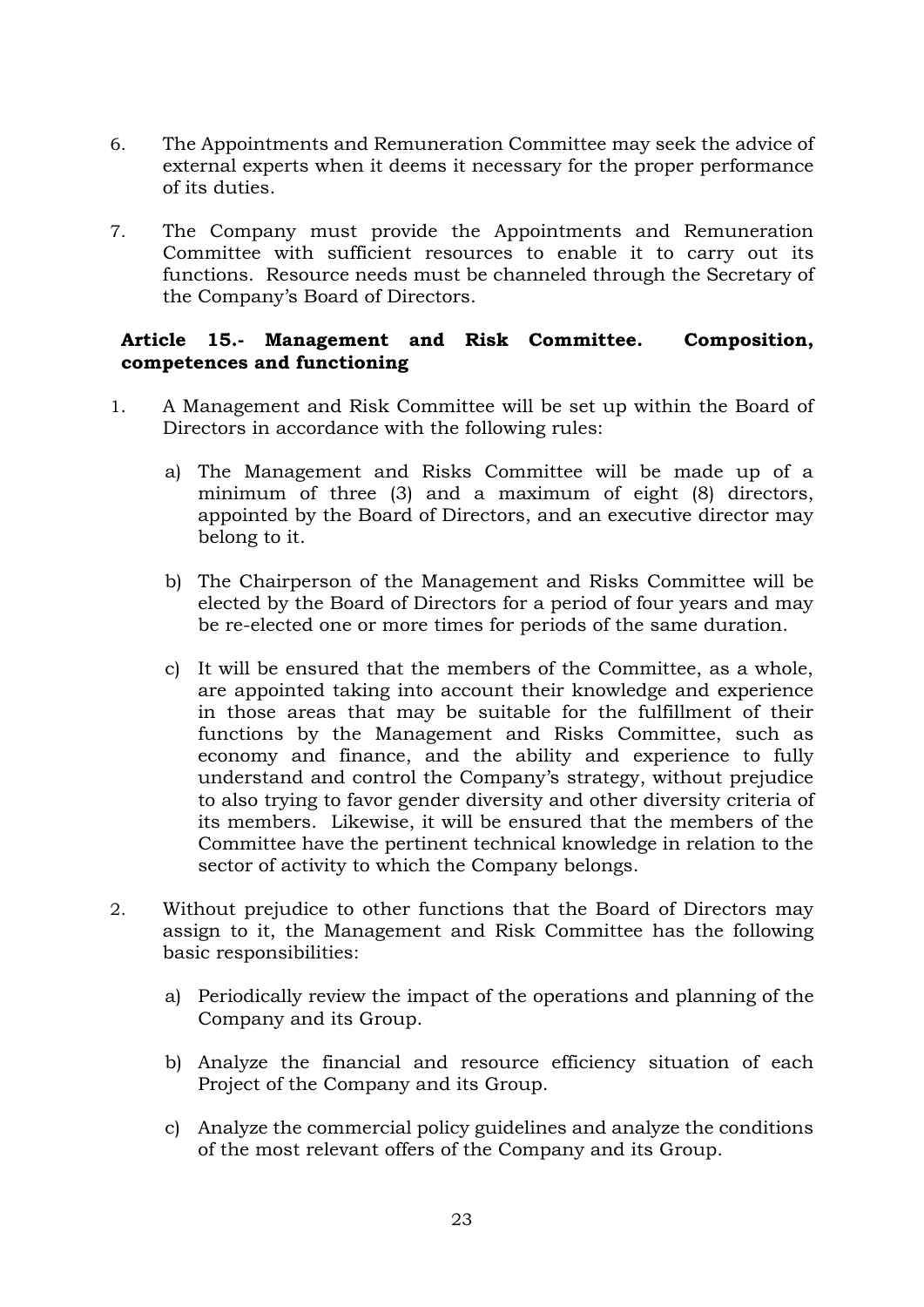- d) Perform periodic monitoring of the Company's projects, and in particular, of the most relevant for economic, technical or reputational reasons.
- e) Carry out the monitoring of the periodic analysis of the geopolitical situation of the countries in which the Company and its Group carry out their activity.
- f) Develop periodic analysis of the solvency ratios of clients and suppliers.
- g) Develop and monitor the risk map of the Company and its Group.
- h) Analyze and report on the global approach and strategy of the Company and its Group.
- i) Regarding all the above points, promote the regulatory compliance system and activities of the Company and its Group.

The Management and Risks Committee will carry out the functions provided for in this section in coordination, as necessary, with the Audit and Control Committee.

- 3. The Management and Risks Committee will ordinarily meet a minimum of eight times a year. Likewise, it will meet each time the Board of Directors or its Chairperson requests the issuance of a report or the adoption of proposals in the field of their competences and, in any case, whenever it is convenient for the proper performance of their duties.
- 4. May attend meetings of the Management and Risk Committee, with voice and without vote, who has assigned executive function of the Board of Directors by any title, in case of not being a member of the same, in order to the fulfillment by the Commission of its functions. Also, the members of the management team or staff of the Company and its group will be obliged to attend the meetings of the Management and Risks Committee and to provide their collaboration and Access to the information available to them when the Committee so requests.
- 5. The Management and Risks Committee will establish an annual work plan that will contemplate the main activities of the Management and Risks Committee during the year.
- 6. The Management and Risks Committee may seek the advice of external experts when it deems it necessary for the proper performance of its functions.
- 7. The Company must provide the Management and Risks Committee with sufficient resources to enable it to carry out its functions. Resource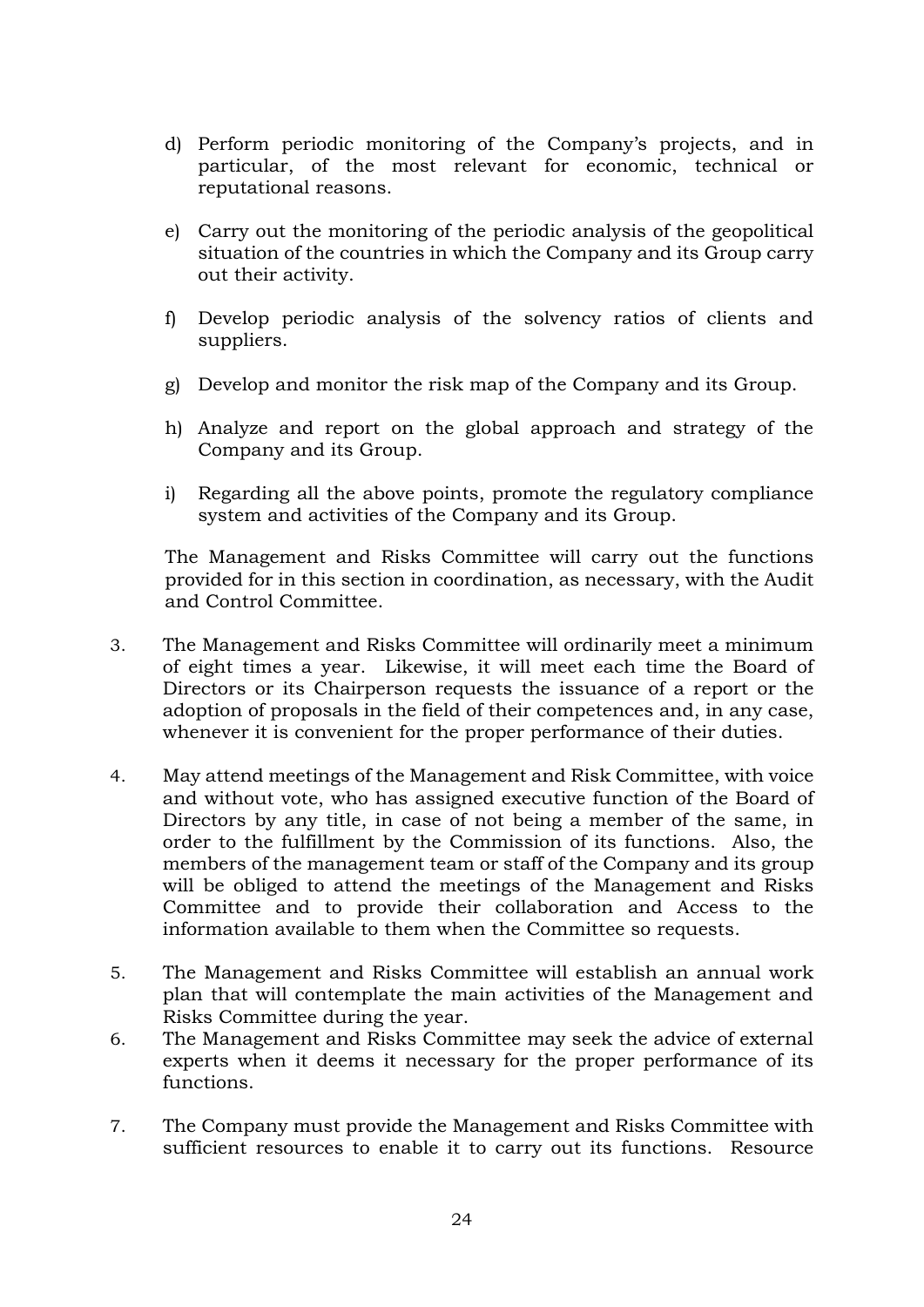needs must be channeled through the Secretary of the Company's Board of Directors.

## **CHAPTER V**

## **FUNCTIONING OF THE BOARD**

### **Article 16.- Meetings of the Board of Directors**

- 1. The Board of Directors will meet as often as the Company's affairs require and in any case, at least once every two months and, at the initiative of the Chairperson or the coordinating director, as many times as they deem appropriate for the good operation of the Company. The Board of Directors must also meet when requested to do so by at least one third of its members, indicating the agenda, in which case it will be called by the Chairperson to meet within the month following the request. If, once that period has expired, the Chairperson has not made the call without just cause, the administrators who constitute at least one third of the members of the Board may call it to be held in the town where the registered office is located.
- 2. The meetings of the Board of Directors will be called by the Secretary, at the request of the Chairperson or the coordinating director (within the powers that correspond to him/(her), in the event of their absence or incapacity, of the First Deputy Chairperson, the Second Deputy Chairperson and so on.
- 3. The ordinary sessions will be called in person, by letter, fax or email, and will be authorized with the signature of the Chairperson or, where appropriate, that of the Secretary or Deputy Secretary by order of the Chairperson or the conveners. The call will be made at least five (5) days in advance.

The call will always include the agenda of the sesión and will be accompanied by the relevant information duly summarized and prepared.

The call may establish, when circumstances so advise, that the session be held by any non-face-to-face means through any technical procedure (including but not limited to, telephone, conference call, video conference, etc. …) that ensures identity and connection plurilateral real-time remote assistants. In these cases, the session will be understood to be held at the registered office.

4. The calling of extraordinary Board meetings may be made even by telephone and without observing the notice period and other requirements established in the previous section when, in the opinion of the Chairperson or the coordinating director, the circumstances thus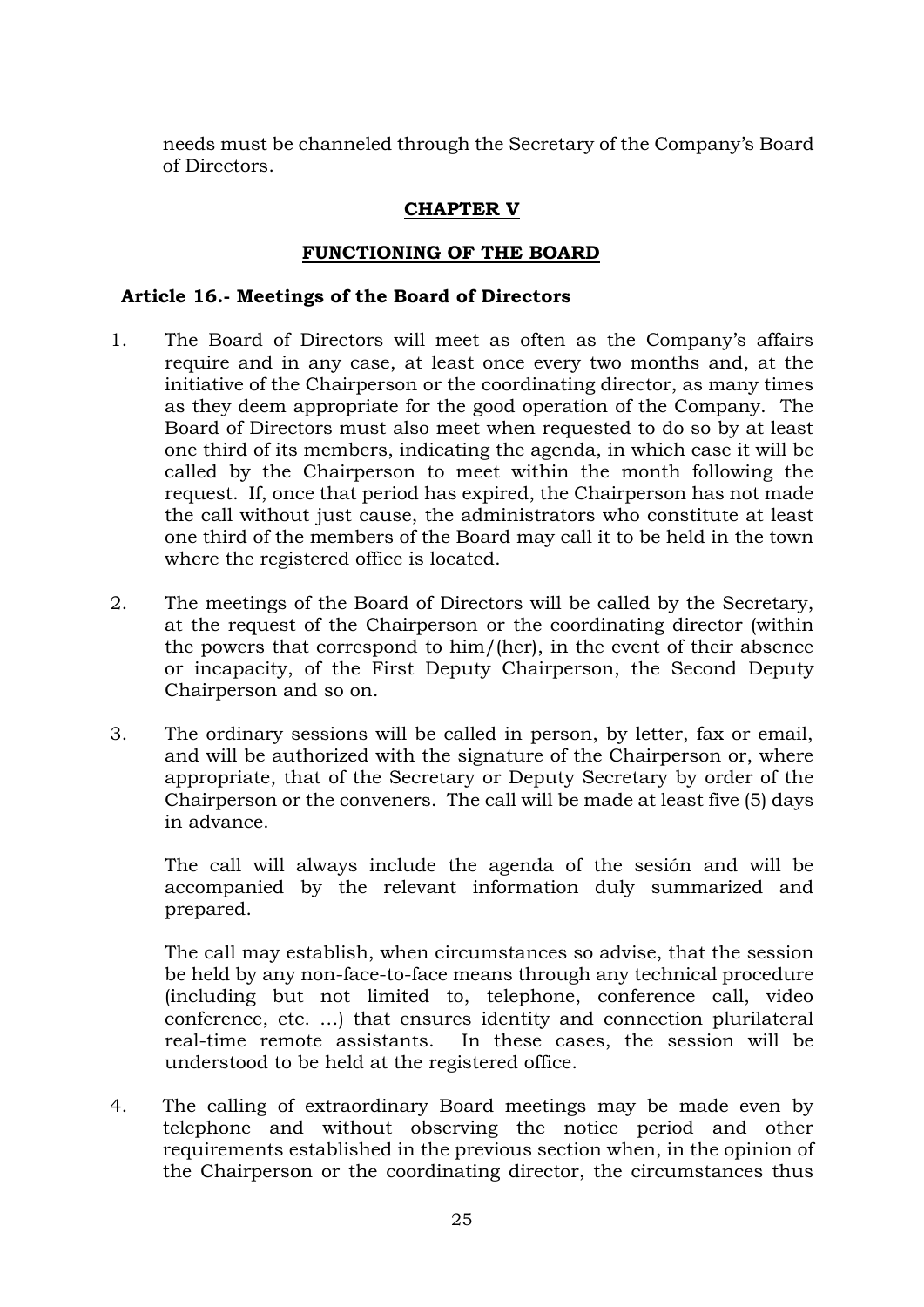justify it. Notwithstanding the foregoing, it will be endeavored that the documentation that, where appropriate, must be provided to the Directors is delivered sufficiently in advance.

Likewise, the Board shall be understood to be validly constituted without the need for a call if, all of its members present or represented, unanimously accept the holding of the session.

- 5. The Board may also make agreements in writing without the need to hold a meeting, in accordance with the provisions of the Capital Companies Law.
- 6. The Board will prepare an annual calendar of its ordinary sessions.

## **Article 17.- Development of the sessions**

- 1. The Board will be validly constituted when at least half plus one of its members, present or represented, attend.
- 2. The directors will do everything possible to attend the Board meetings and, when they cannot do so personally, they will Endeavor to grant their representation in writing and specifically for each session to another member of the Board, including the appropriate instructions and communicating it to the Chairperson of the Board of Directors. Notwithstanding the foregoing, non-executive directors may only delegate their representation to another non-executive director.
- 3. The Chairperson will organize the debate, seeking and promoting the participation of all the directors in the deliberations of the body.
- 4. Except in the cases where the Law or the statutes specifically establish other majorities, the agreements will be adopted by an absolute majority of those attending the meeting. In the event of a tie in the voting, the Chairperson's vote will be the casting vote.
- 5. Minutes will be drawn up of the meetings of the Board of Directors, which will be signed by at least the Chairperson and the Secretary or Deputy Secretary, and will be transcribed or collected, in accordance with legal regulations, in a Board Minutes Book.
- 6. The minutes will be approved by the Board of Directors itself, at the end of the meeting or at a later meeting.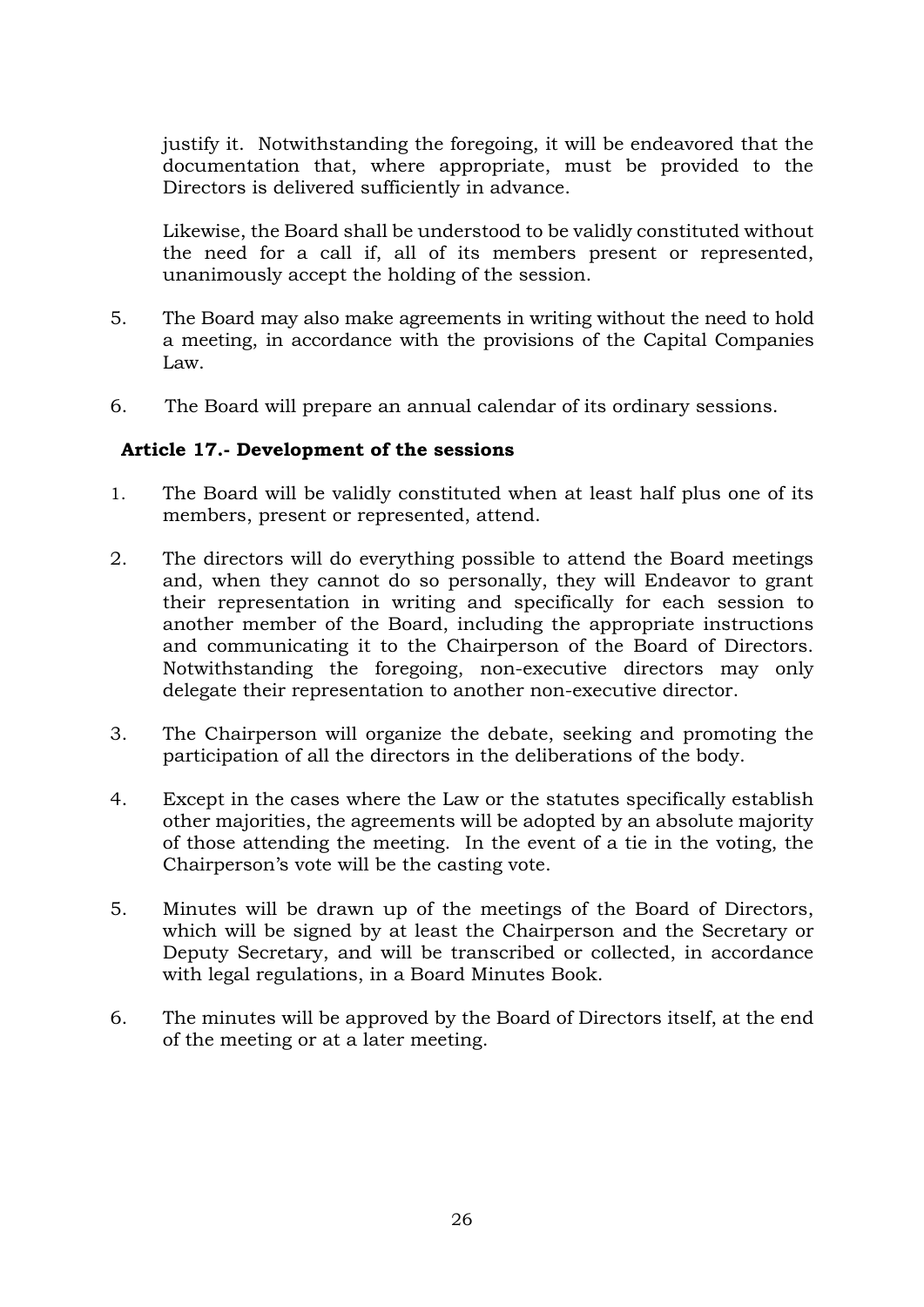## **CHAPTER VI**

#### **APPOINTMENT AND TERMINATION OF DIRECTORS**

### **Article 18.- Appointment of Directors**

The directors will be appointed, following a report from the Appointments and Remuneration Committee, by the General Meeting or by the Board of Directors in accordance with the provisions contained in the Capital Companies Act.

The proposals for the appointment and re-election of directors submitted by the Board of Directors for the consideration of the General Meeting and the appointment agreements adopted by said body by virtue of the co-option Powers that it has legally attributed will, in any case, be submitted to the Board of Directors Selection and Diversity Policy approved by the Board from time to time and must be preceded by:

- a) the corresponding proposal from the Appointments and Remuneration Committee, in the case of independent directors; and
- b) the corresponding proposal of the Board of Directors, in the case of the remaining directors. The proposal of the appointment or reselection of any non-independent Director shall be preceded, in addition, by the Report of the Appointments and Remuneration Committee
- In any case, any of these proposals must be accompanied by a supporting report of the Board in which the competence, experience and merits of the proposed candidate that will be attached to the minutes of the General Meeting or of the own Board.

## **Article 19.- Appointment of external directors**

The Board of Directors will ensure that the election of candidates falls on people of recognized solvency, competence and experience, and must exercise extreme rigor in relation to those calls to fill the positions of independent director provided for in article 6 of these Regulations.

## **Article 20.- Re-election of Directors**

The Board of Directors, before proposing the re-election of Directors to the General Meeting, will evaluate, with abstention of the affected parties, as provided in article 23.1, the quality of the work and the dedication to the position of the Directors proposed during the mandate preceding.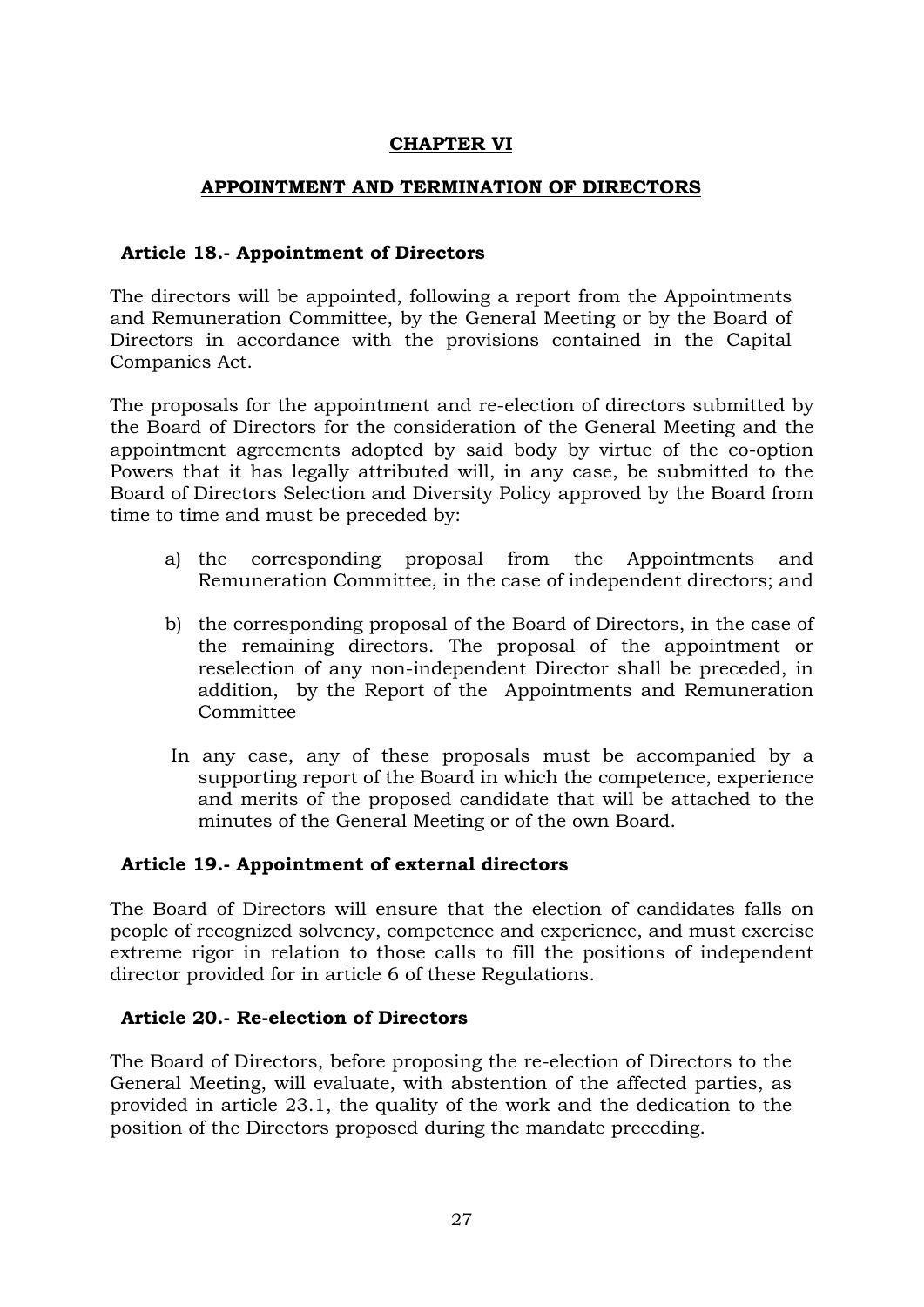## **Article 21.- Duration of the position**

- 1. The directors will hold office for a term of four (4) year, without prejudice to the possibility that they may be previously dismissed by the General Meeting. At the end of their mandate, they may be re-elected one or more times for periods of equal duration..
- 2. The appointment of administrators will expire when, after the deadline, the next General Meeting has been held or the legal terms for holding the Meeting that must resolve on the approval of the accounts of the previous year has elapsed.
- 3. The vacancies that occur may be covered by the Board of Directors by co-option, in accordance with the law. If vacancies occur once the General Meeting is called and before it is held, the Board of Directors will retain the power of co-option until the next General Meeting is held.
- 4. Directors appointed by co-option must have their position ratified on the date of the first General Shareholders' Meeting immediately following.
- 5. The director who ends his/her mandate or for any other reason ceases in the performance of his/her position may not be a director or hold management positions in another entity that has a corporate purpose similar to that of the Company for a period of two (2) years.

The Board of Directors, if it deems it appropriate, may release the outgoing director from this obligation or shorten the period of its duration.

## **Article 22.- Termination of directors**

- 1. The directors will resign from their position when the period for which they were appointed has elapsed and when the General Meeting decides to do so in use of the powers that it has legally or statutory conferred. In the case of independent directors, when they have held said position for an uninterrupted period of 12 years, from the moment the Company's shares are listed on the Stock Exchange.
- 2. The directors must place their position at the disposal of the Board of Directors and formalize, if it deems it appropriate, the corresponding resignation in the following cases:
	- a) When they cease to hold the executive positions to which their appointment as director was associated.
	- b) When they are involved in any of the cases of incompatibility or prohibition provided by law.
	- c) When they are seriously reprimanded by the Board of Directors for having breached their obligations as directors.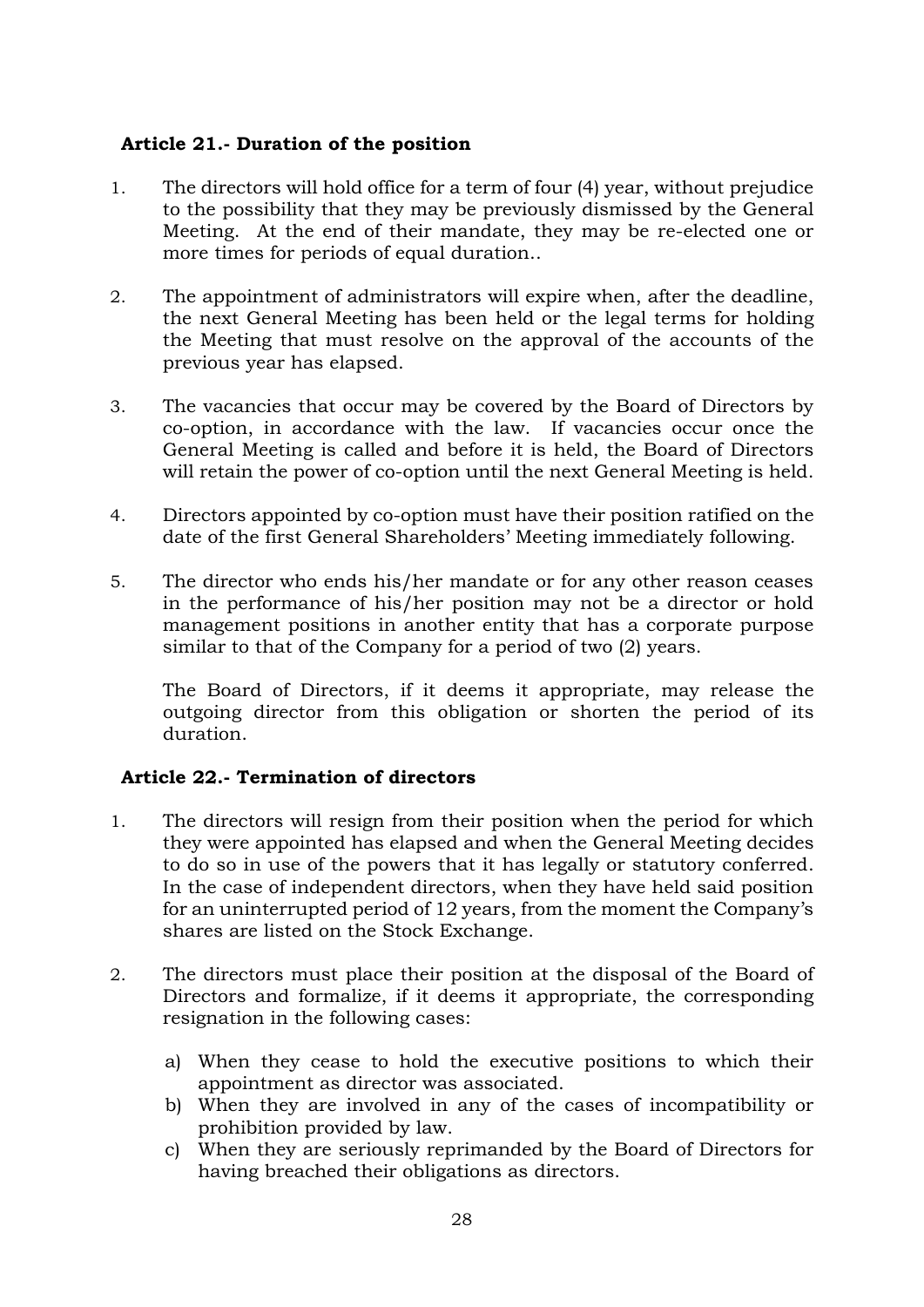- d) When their permanence on the Board could put the interests of the Company at risk or when the reasons for which they were appointed disappear (for example, when a proprietary director disposes of their participation in the Company).
- 3. Directors will immediately inform the Board when situations occur that affect them, related or not to their performance in the Company itself, that may harm its credit and reputation, and must inform in particular of criminal cases in which they appear as investigated, as well as their procedural vicissitudes.

The Board of Directors, having been informed or having otherwise known any of the situations mentioned in this section, will examine the case as soon as possible and, taking into account the specific circumstances, will decide, following a report from the Appointments and Remuneration Committee, the measures to be adopted, such as opening an internal investigation, requesting the resignation of the director or proposing their removal to the General Shareholders' Meeting. Of all of it, it will be informed in the Annual Corporate Governance Report, unless there are special circumstances that justify it, which must be recorded in the minutes. This is without prejudice to the information that the Company must disseminate, if appropriate, at the time of the adoption of the corresponding measures.

4. When, either by resignation or by resolution of the General Meeting, a director leaves his/her position before the end of his/her mandate, he/she will explain sufficiently the reasons for their resignation or, in the case of non-executive directors, their opinion on the reasons for the resignation by the Meeting, in a letter to be sent to all members of the Board. Without prejudice to the disclosure in the Annual Corporate Governance Report, to the extent relevant to investors, the Company will publish the termination as soon as possible including sufficient reference to the reasons or circumstances provided by the director.

## **Article 23.- Objectivity and secrecy of voting**

- 1. In accordance with the provisions of article 30 of these Regulations, the directors affected by proposals for appointment, re-election or removal shall refrain from intervening in the deliberations and votes that deal with them.
- 2. All the votes of the Board of Directors regarding the appointment, reelection or removal of directors will be secret.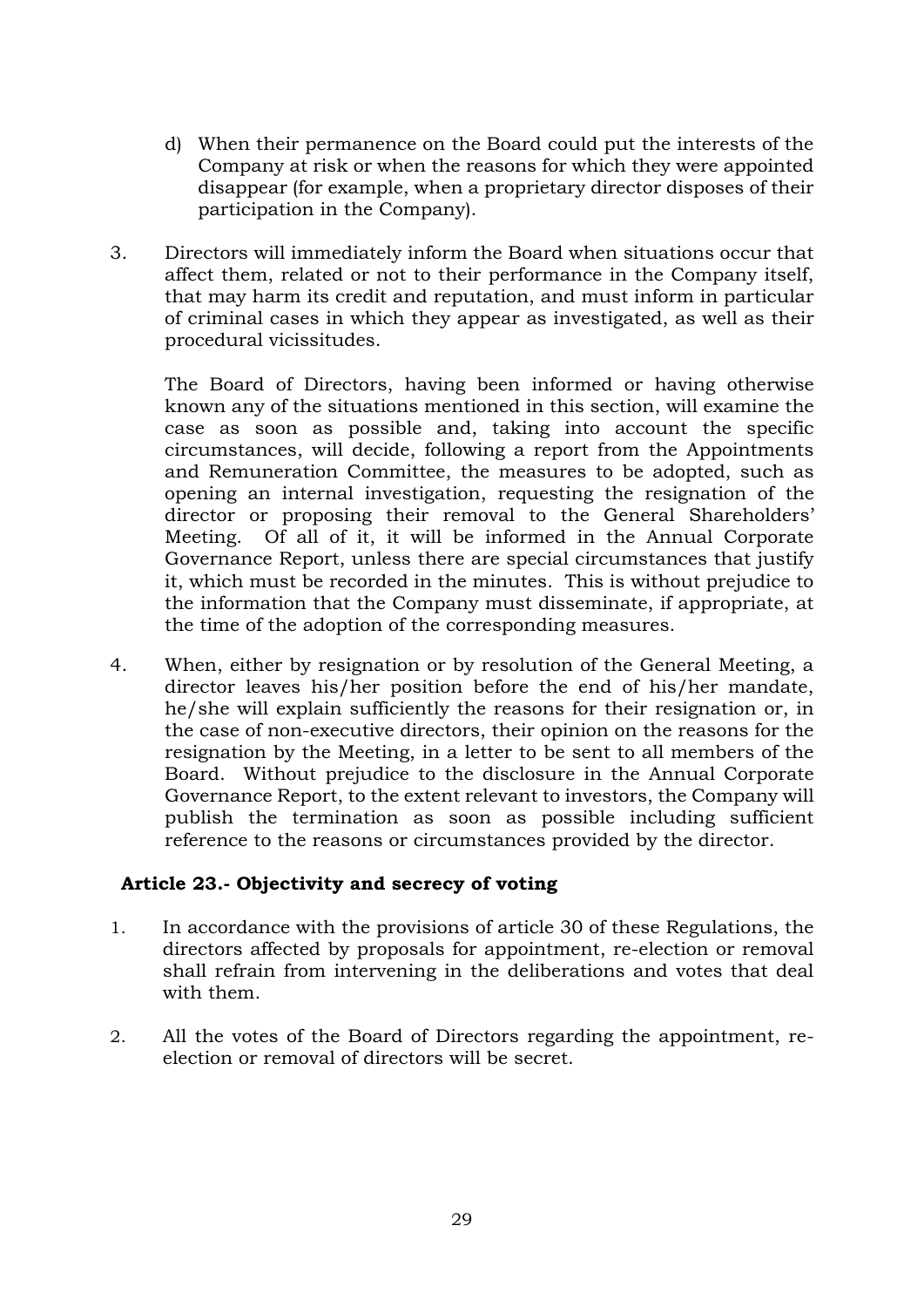## **CHAPTER VII**

## **DIRECTOR'S INFORMATION**

### **Article 24.- Information and inspection powers**

- 1. The director may request information on any aspect of the Company and examine its books, records, documents and other documentation. The right to information extends to investee companies whenever possible.
- 2. The request for information should be addressed to the Secretary of the Board of Directors, who will forward it to the Chairperson of the Board of Directors and to the appropriate interlocutor in the Company.
- 3. The Secretary will warn the director of the confidential nature of the information that he/she requests and receive and of his/her duty of confidentiality in accordance with the provisions of these Regulations.
- 4. The Chairperson may deny the information if he/she considers: (i) that it is not accurate for the full performance of the functions entrusted to the director or (ii) that its cost is not reasonable in view of the importance of the problem and of the assets and income of the Company.

## **Article 25.- Expert assistance**

- 1. In order to be assisted in the exercise of their functions, external directors may request the hiring of legal, accounting, financial or other experts at the expense of the Company. The assignment must necessarily deal with specific problems of a certain importance and complexity that arise in the performance of the position.
- 2. The decision to hire must be communicated to the Chairperson of the Company and may be vetoed by the Board of Directors if it proves:
	- a) That it is not necessary for the full performance of the functions entrusted to external directors;
	- b) That its cost is not reasonable in view of the importance of the problem and the assets and income of the Company; or
	- c) The technical assistance that is obtained can be adequately provided by experts and technicians of the Company.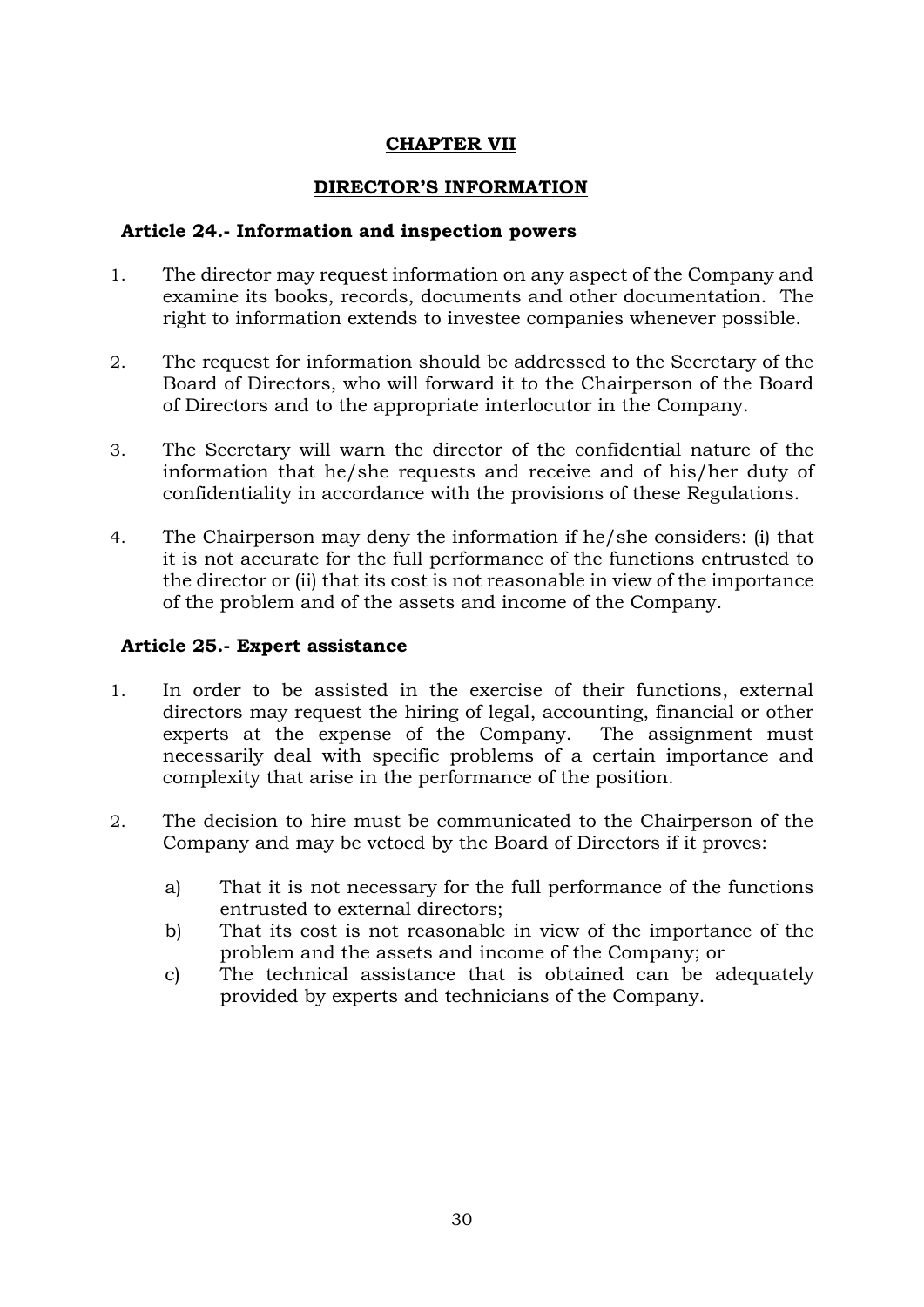### **CHAPTER VIII**

#### **REMUNERATION OF DIRECTORS AND MEMBERS OF BOARD COMMITTEES**

## **Article 26.- Remuneration of the directors and members of the Board Committess.**

- 1. The members of the Board of Directors will receive for their membership of the Board of Directors and its Committees a remuneration that will consist of the following concepts: (i) a fixed annual allowance for their membership of the Board of Directors; (ii) an additional annual fixed allocation for the chairmanship of the Delegate or Advisory Committee to which they belong; and (iii) allowances for effective attendance at the meetings of the Board of Directors and of the delegated or advisory Committees to which they belong.
- 2. It will be the responsibility of the Board of Directors to determine, in each year, the form and time of payment and to fix, following a report of the Appointments and Remunerations Commission, the individual remuneration of each Director based on the concepts established in point 1 above within statutory framework and remunerations policy and considering the functions and responsibilities attributed to each director, belonging to the Board Committees and other objective circumstances that the Board of Directors deems relevant.
- 3. Likewise, the directors may be remunerated with the delivery of shares of the Company, options thereon or remuneration linked to the value of the shares. This remuneration must be agreed by the General Shareholders' Meeting and the resolution must include the maximum number of shares that may be assigned in each year to this remuneration system, the directors to whom it is directed, the exercise price or the system of calculation of the exercise price of the stock options, the value of the shares that, where appropriate, is taken as a reference and the duration of the plan.
- 4. The remuneration of the directors must in any case keep a reasonable proportion with the importance of the Company, the economic situation it had at all times and the market standards of comparable companies. The remuneration system established must be aimed at promoting the profitability and long-term sustainability of the Company and incorporate the necessary precautions to avoid the excessive assumption of risks and the reward of unfavorable results.
- 5. In particular, the Board of Directors will adopt all the measures within its reach to ensure that the remuneration of external directors, including the remuneration they receive as members of the Committees, complies with the following guidelines: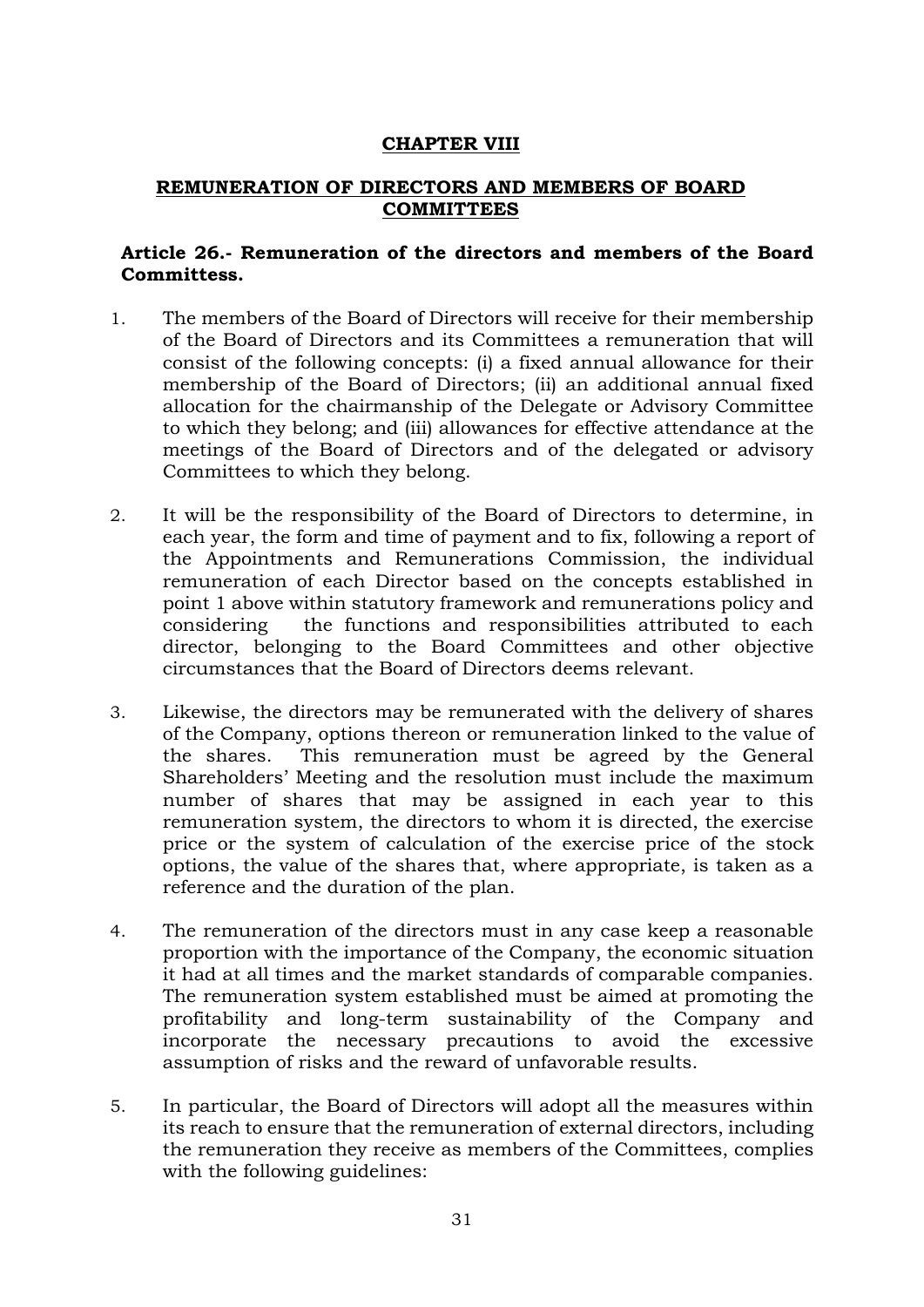- a) The external director must be remunerated based on their effective dedication, qualification and responsibility.
- b) The remuneration of external directors should be that necessasry to attract and retain directors of the desired profile, but not so high as to compromise their Independence of judgement.
- 6. In addition to the provisions of the previous sections, the directors who are assigned executive functions by any title will receive, for the performance of said functions, the remuneration that the Board itself determines on the basis of the following concepts: (i) a fixed part, adequate to the services and responsibilities assumed; (ii) an annual variable part, correlated with some indicator of the Director's or the Company's returns; (iii) long-term variable remuneration, correlated with some indicator of the performance of the Director or the Company; (iv) an assistance benefit, which may include pension and insurance systems and, where appropriate, Social Security; (v) the delivery of shares of the Company, options on the same or through other remuneration linked to the value of the shares; (vi) remuneration in kind linked to the provisions of services inherent in the performance of their duties; and (vii) compensation in the event of separation or any other form of termination of the legal relationship with the Company not due to breach attributable to the Director, exclusivity agreements, postcontractual non-concurrence and/or permanence or loyalty.

The remuneration of directors with executive functions in accordance with the aforementioned remuneration concepts must comply with the Directors' Remuneration Policy approved by the General Meeting. Likewise, the remuneration items applicable to directors with executive functions must be reflected in a contract that will be signed between the director and the Company in the terms provided by law. The director may not receive any remuneration for the performance of executive functions whose amounts or concepts are not provided for in said contract or in the Directors' Remuneration Policy which shall necessarily establish the amount of annual fixed remuneration of the Directors with executive functions and other legally established provisions

- 7. The maximum amount of the annual remuneration of all the Directors, both for their membership of the Board of Directors and its Committees and for their executive functions, must be approved by the General Shareholders' Meeting either by express agreement in this regard or by approving the Policy of Directors' Remuneration and will remain in force as long as the General Meeting does not agree to its modification, and may be updated based on the indexes or magnitudes that the General Meeting itself defines.
- 8. The Company may take out civil liability insurance for its directors.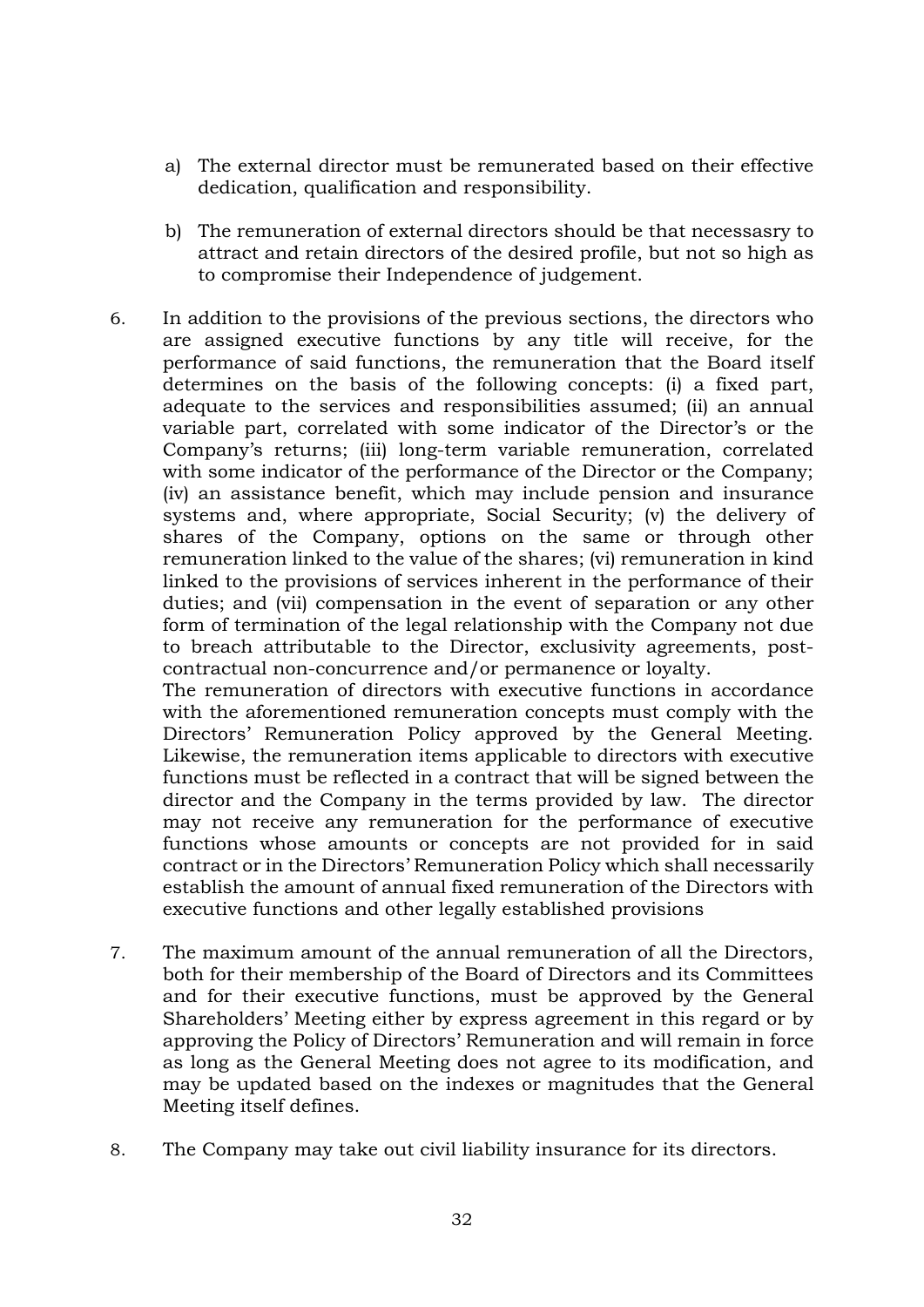9. The remuneration of external directors and directors with executive functions will be recorded in the report individually for each director.

## **CHAPTER IX**

## **DIRECTOR'S DUTIES**

## **Article 27.- General duties of the director**

In the performance of their duties, the director will act with the diligence of an orderly businessman and a loyal representative, acting in good faith and in the best interest of the Company. His particular interest must be subordinated to the Company´s interest. In the field of strategic and business decisions, subject to business discretion, the standard of diligence of an orderly businessman will be understood to be met when the director has acted in good faith, without personal interest in the matter under decision, with sufficient information and in accordance with an appropriate decision-making procedure. In particular, the director is obliged to:

- a) Be informed about and adequately prepare the meetings of the Board and, where appropriate, of the delegated bodies to which he/she belongs;
- b) Attend the meetings of the Board of Directors and actively participate in the deliberations so that their judgement effectively contributes to decision-making. In the event that, for justified reasons, he/she cannot attend the sessions to which he/she has been summoned, he/she must instruct
- the director who is to represent him/her. c) Provide (and, to a greater extent, independent directors) their strategic
- vision, as well as concepts, criteria and innovative measures for the optimal development and evolution of the Company's business.
- d) Carry out any specific task entrusted to him/her by the Board of Directors or any of its delegated and/or advisory bodies and is reasonably included in his/her dedication commitment.
- e) Investigate any irregularity in the management of the Company that may have been reported and monitor any risk situation.
- f) Urge people with the capacity to call to convene an extraordinary meeting of the Board or include in the agenda of the first meeting to be held the points that they consider appropriate.
- g) Oppose agreements contrary to the Law, the Bylaws or the corporate interest, and request the record of his/her position in the minutes when he/she deems it more convenient for the protection of the corporate interest.

## **Article 28.- Director's duty of confidentiality**

1. The director will keep secret the deliberations of the Board of Directors and the delegated bodies of which he/she forms part and, in general,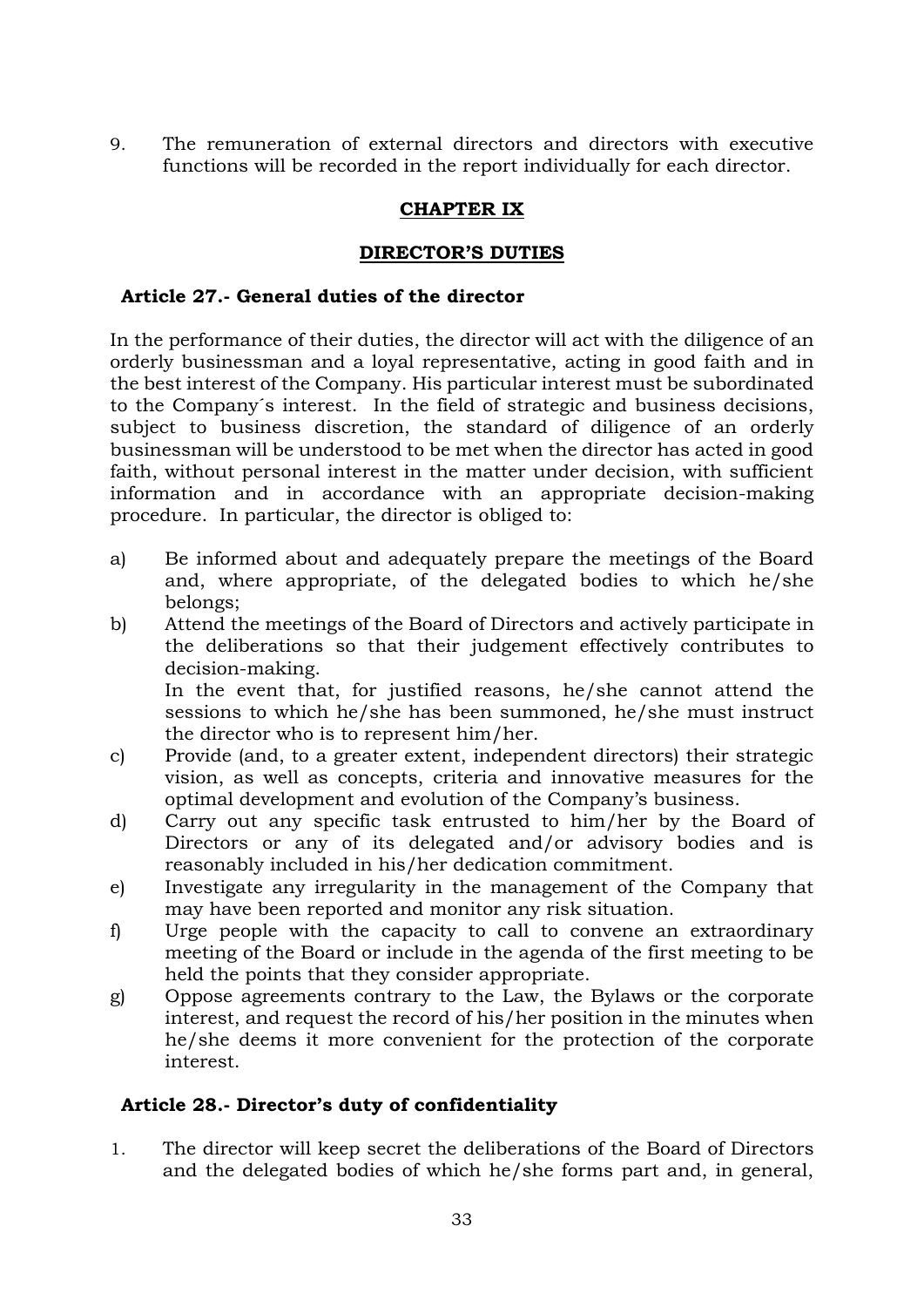will refrain from revealing the information to which he/she has had access in the exercise of his/her position.

2. The obligation of confidentiality will subsist even when the position has been terminated, and the confidential information and the information, data, reports or antecedents that are known as a result of the exercise of the position must be kept secret, without the same being communicated to third parties or be subject to disclosure when it could have detrimental consequences for the corporate interest. Exceptions from the duties referred to in this paragraph are those cases in which the laws allow their communication or disclosure to third parties or which, where appropriate, are required or have to be referred to the respective supervisory authorities, in which case, the transfer information must comply with the provisions of the law.

## **Article 29.- Obligation of non-competition**

- 1. The director may not hold the position of administrator or manager in companies with the same, analogous or complementary type of activity as the Company or carry out activities for their own account or for others that involve effective competition, whether current or potential, with the Company or that, in any other way, place him/her in a permanent conflict with the interests of the Company, unless expressly authorized by the Company, by resolution of the General Shareholders' Meeting, in the terms established by law and with the exception of the positions that may be held, where appropriate, in group companies.
- 2. Notwithstanding the foregoing, the director may provide his/her professional services to entities that have a Corporate purpose totally or partially analogous to that of the Company, provided that he/she previously informs the Board of Directors of his/her purpose, which may justifiably deny its authorization to such activity.

## **Article 30.- Conflicts of interest**

- 1. The director must notify the existence of conflicts of interest to the Board of Directors and abstain from attending and intervening in the deliberations that affect matters in which they are personally interested. It will be considered that there is also a personal interest of the director when the matter affects any of the following persons:
	- The spouse or the person with a similar affective relationship.
	- The ascendants, descendants and siblings of the director or the director's spouse.
	- The spouses of the director's ascendants, descendants, and siblings;
		- The companies or entities in which the director holds directly or indirectly, including through an intermediary, a stake that gives the director significant influence or in which he/she holds a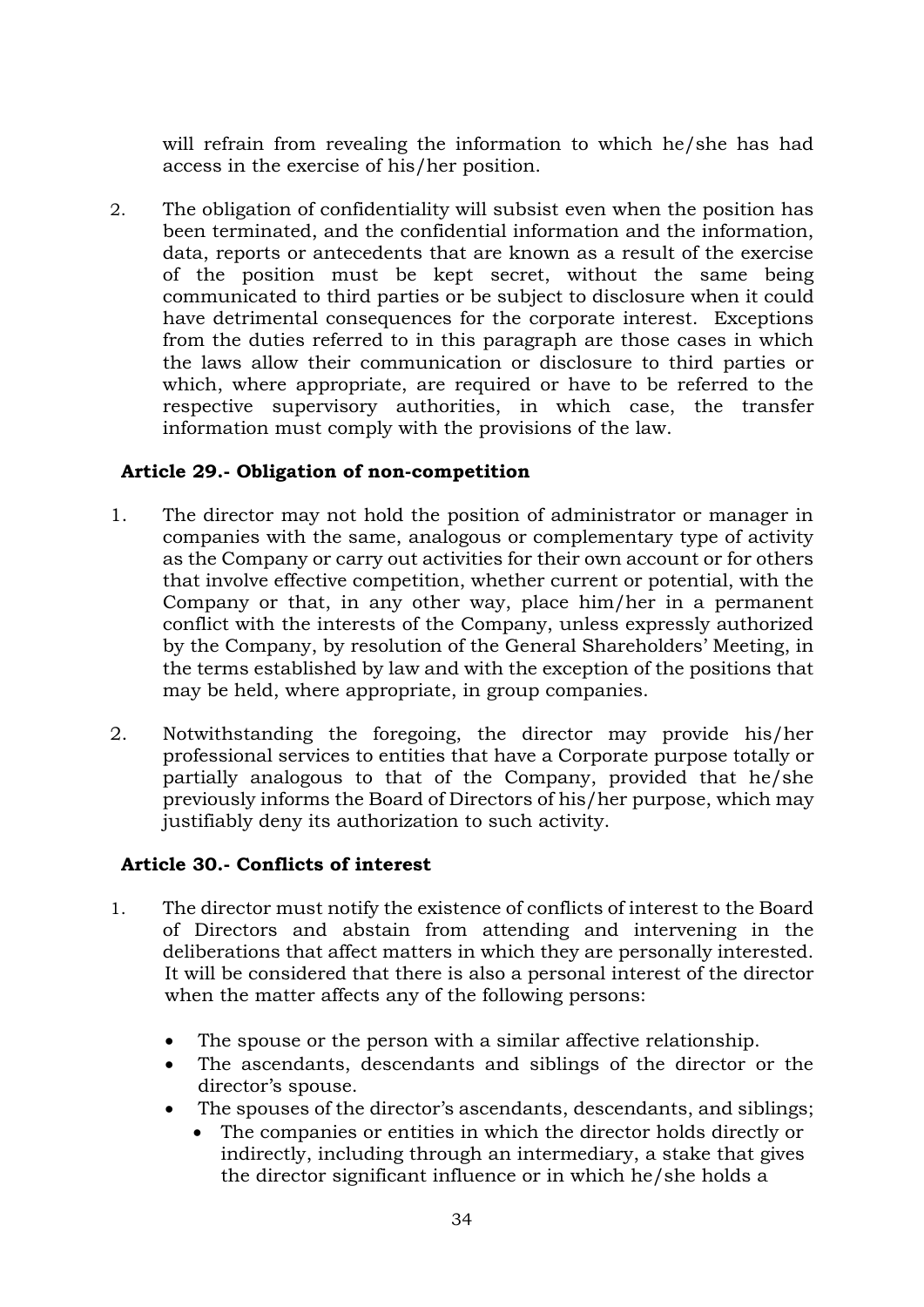position on the administrative body or in the Top Management of the company. For these purposes, any holding of 10% or more of the share capital or voting rights which has been obtained, in the company's administrative body is presumed to confer significant influence.

- The partners represented by the Director on the Board of Directors.
- 2. Situations of conflict of interest incurred by directors will be the subject of information in the annual accounts report.

# **Article 31.- Use of social assets**

The director may not make use of the assets of the Company, including the confidential information of the Company, nor use his/her position in the Company to obtain an equity advantage unless they have obtained the corresponding dispensation or authorization from the Company, under the terms legally established.

# **Article 32.- Non-public information**

The director will observe the rules of conduct established in the legislation of the stock market and, in particular, those enshrined in the Internal Regulations of Conduct in Matters Relating to the Stock Markets of the Company in relation to the treatment of privileged information and of the reserved information.

# **Article 33.- Business opportunities**

- 1. The director may not take advantage of a business opportunity of the Company for his/her own Benefit or that of a person linked to him/her in the terms established in article 30 above, unless he/she has obtained the corresponding dispensation or authorization from the Company, under the legal terms established.
- 2. For the purposes of the previous section, a business opportunity is understood to be any possibility of carrying out an investment or commercial operation that has arisen or has been discovered in connection with the exercise of the position by the director, or through the use of means and information from the Company, or under circumstances such that it is reasonable to think that the third party's offer was actually directed to the Company.

# **Article 34.- Indirect operations**

The director infringes his/her obligations of fidelity towards the Company if, knowing it in advance, he/she allows or does not reveal the existence of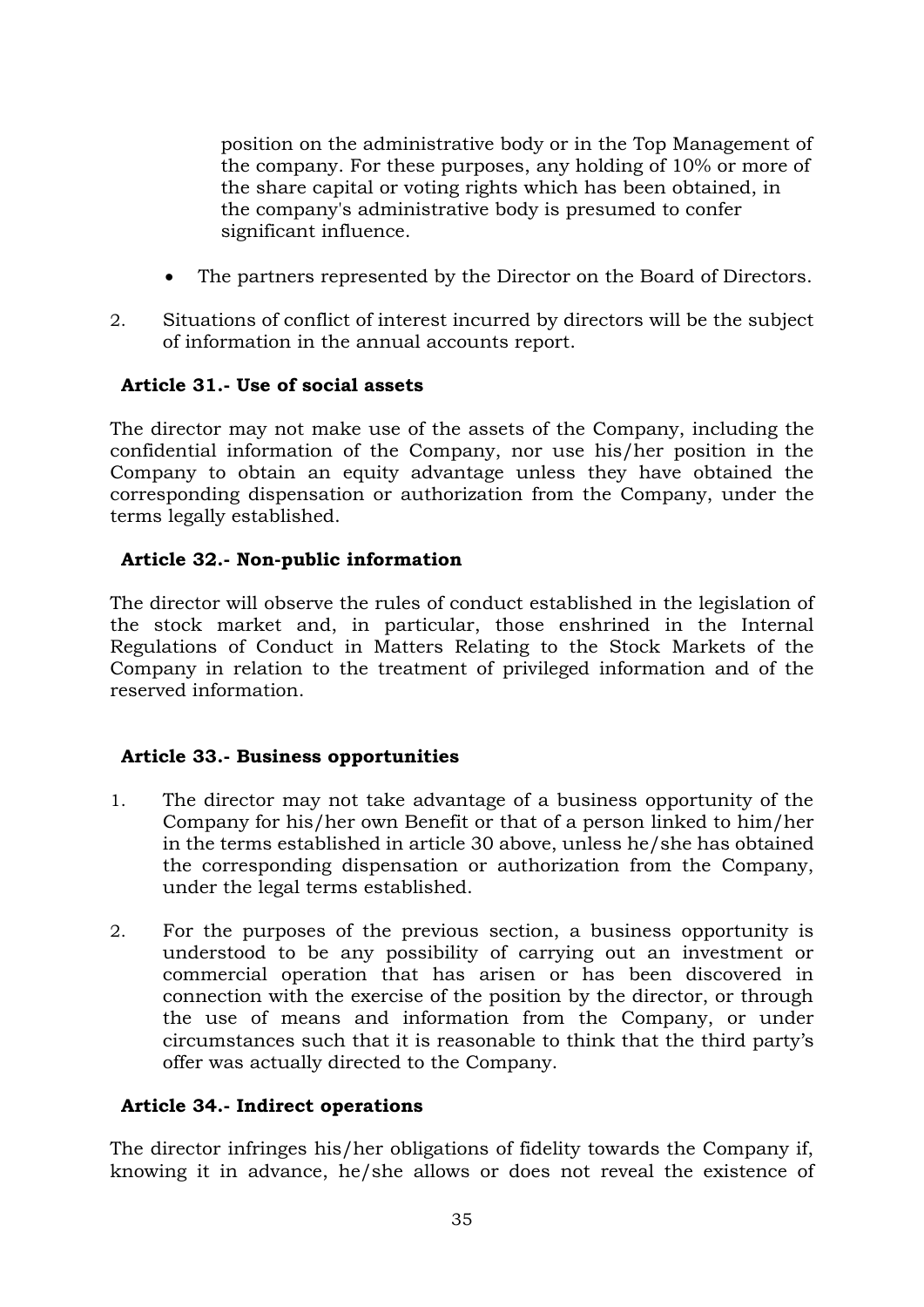operations carried out by the persons indicated in article 30.1 of these Regulations that have not been subjected to the conditions and control provided for in the previous articles.

## **Article 35.- Director's information duties**

- 1. The director must inform the Company of the shares of the same that they own directly or indirectly through the persons indicated in article 30.1 of these Regulations, all in accordance with the provisions of the Internal Code of Conduct on Matters Relating to the Securities Markets.
- 2. The director must also inform the Company of the positions they hold on the Board of Directors of other listed companies and, in general, of the facts, circumstances or situations that may be relevant for their performance as administrator of the Company in accordance with the provided for in these Regulations.

## **Article 36.- System of the Related Transactions**

- 1. The system contained in this article applies to the Related Transactions defined in article 5.1 (xii) of this Regulation.
- 2. The Audit and Control Commission shall issue a report on the Related Transactions implemented prior to the approval by the General Shareholders´ Meeting or the General Board. In this report, the Commission shall assess whether the Transaction is fair and reasonable from the point of view of the Company and report on the budgets on which the assessment is based, and the applied methods.

The Directors-Members of the Commission concerned by the Related Transaction cannot participate in the report development.

This report will not be prescriptive in relation with the holding of the Related Transactions which approval has been delegated by the General Board in the terms stipulated in article 5.1 (xii) of this Regulation.

- 3. In the event that the General Board delegates the approval of the Related Transactions in accordance with article 5. (xii) of this Regulation, the proper General Board shall establish an internal information procedure and periodic control to verify the equity and transparency of these operations, and, in its case, the compliance with the applicable legal criteria.
- 4. The General Board will drive the public diffusion of the Related Transactions held by the Company or the companies of its Group and which share reaches or exceeds either 5% of the total amount of the asset headings or 2.5% of the annual revenue amount.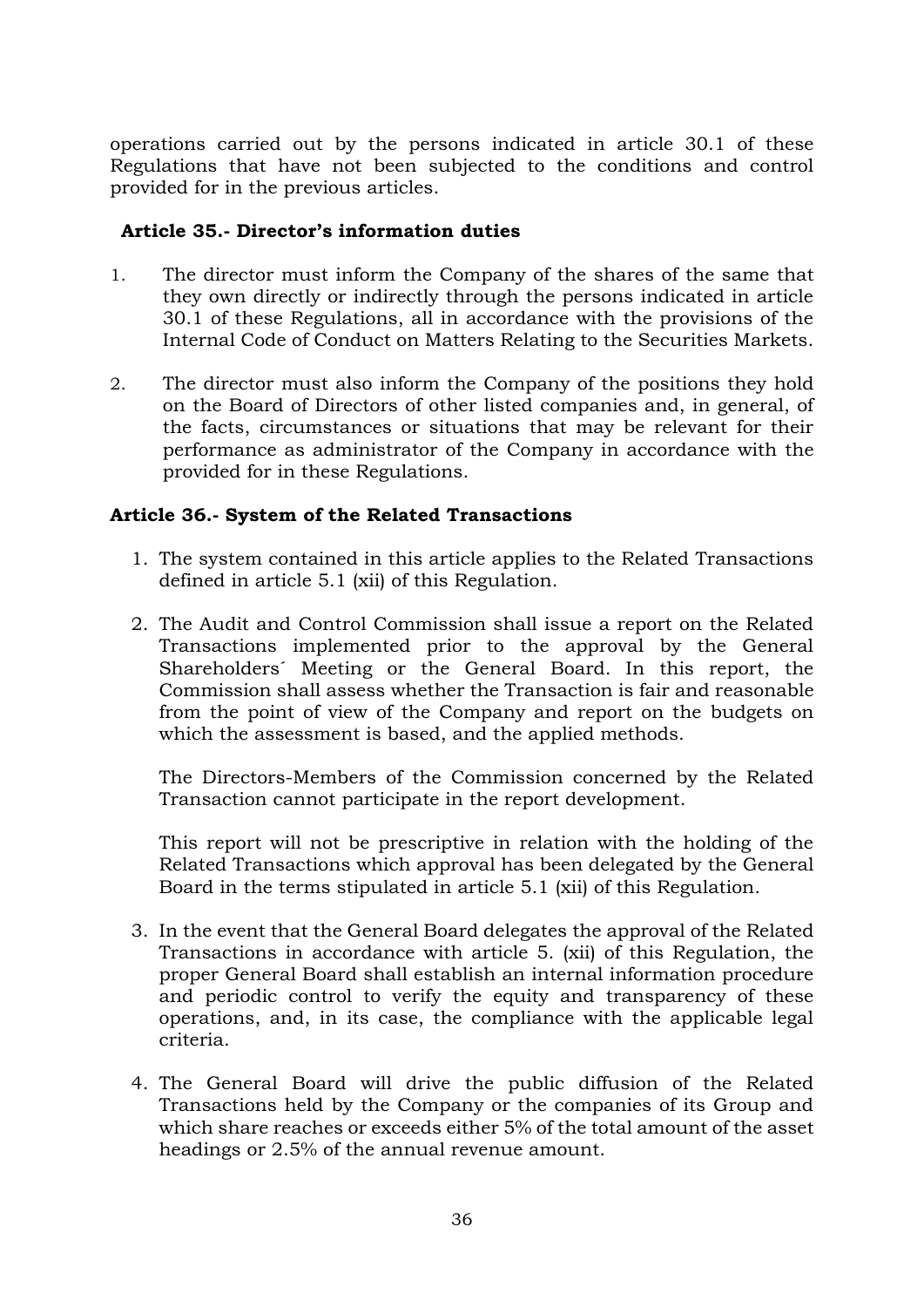For these purposes there shall be published an announcement with the legally established content, in a place easily accessible from the Company´s website that, in its turn, shall be reported to the Stock Market National Commission. The announcement shall be published and notified, as maximum, on the same date of the Related Transaction holding and shall be accompanied with the report issued by the Audit and Control Commission, in its case.

In order to determine the amount of one Related Transaction, the operations that were held with the same counterpart in last 12 months will be considered on an aggregate basis.

## **CHAPTER X**

#### **BOARD RELATIONS**

#### **Article 37.- Relations with shareholders**

- 1. The Board of Directors will arbitrate the appropriate channels to know the proposals that the shareholders may formulate in relation to the management of the Company.
- 2. The Board, through some of its directors and with the collaboration of the members of the senior management that it deems appropriate, may organize informative meetings on the progress of the Company' and its Group, for shareholders residing in the most important financial centers, from Spain and other countries.
- 3. In its relations with shareholders, the Board Directors will guarantee equal treatment, simultaneously providing the presentations used in public information meetings to the CNMV and publishing them on the website of the Company.
- 4. The Board of Directors will promote the informed participation of the shareholders in the General meetings and will adopt whatever measures are opportune to facilitate that the General Meeting of Shareholders effectively exercise the functions that are proper to it in accordance with the Law and the Bylaws.

In particular, the Board of Directors will adopt the following measures:

- a) It will endeavor to make available to shareholders, prior to the Meeting, all information that is legally required and all that, even if it is not, it may be of interest and be reasonably supplied.
- b) It will respond, with the utmost diligence, to requests for information made by shareholders prior to the Meeting.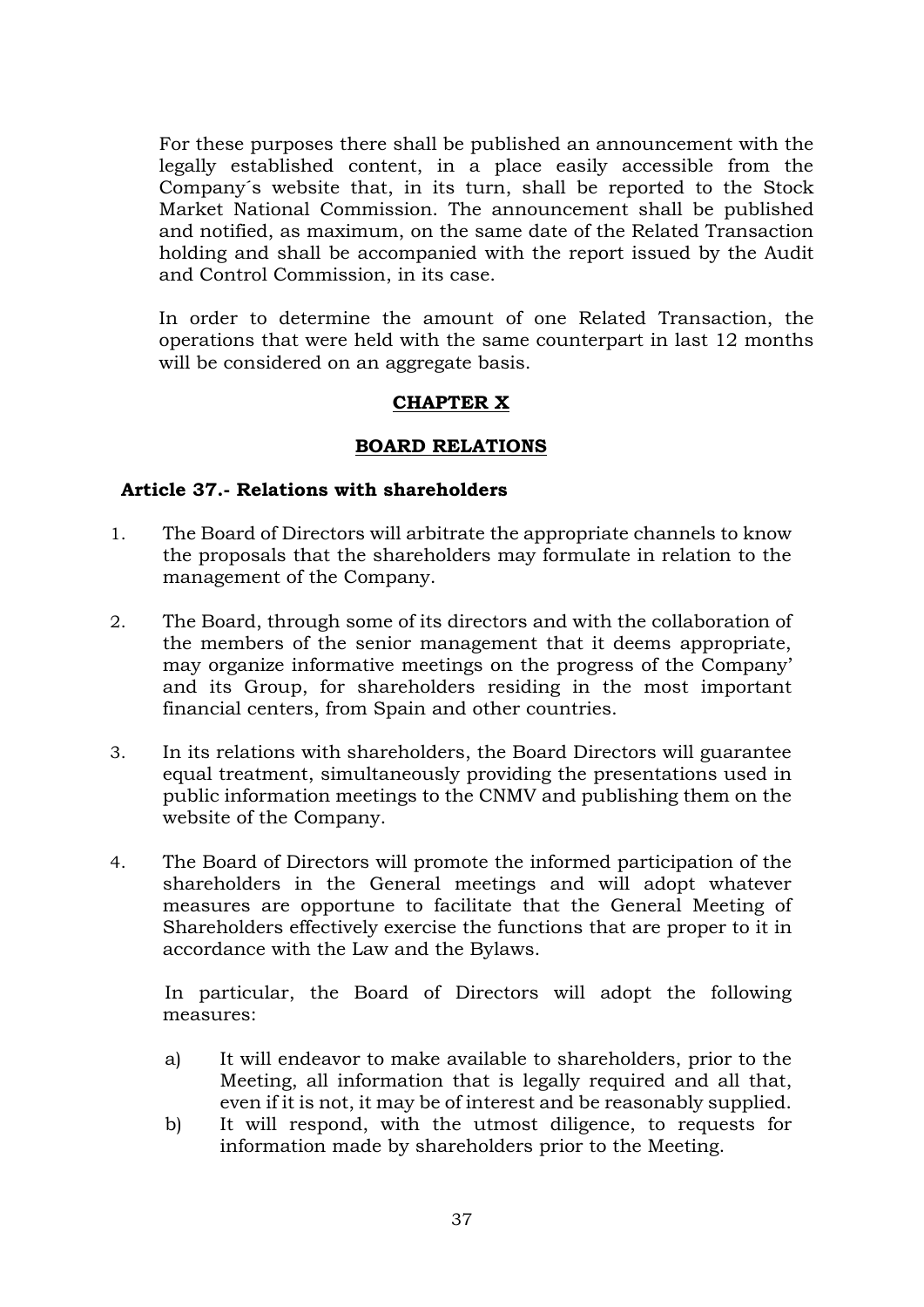- c) It will attend, with equal diligence, the questions asked by the shareholders on the occasion of the General Meeting.
- d) It will ensure that the matters proposed to the Meeting are vote don in an orderly and separate manner, giving shareholders the opportunity to intervene to express their opinion on each of the questions submitted to the vote.
- 5. The Company will define and promote a policy of communication, contacts and involvement with shareholders, institutional investors and proxy advisors that is fully compliant with the rules against market abuse and provides similar treatment to shareholders who are in the same position, which will be published through its website, including information regarding the way in which it has been put into practice and identifying the interlocutors or persons responsible for carrying it out.

## **Article 38.- Relations with institutional shareholders**

- 1. The Board of Directors will also establish adequate mechanisms for the regular exchange of information with institutional investors that are part of the Company's shareholders.
- 2. In no case, the relations between the Board of Directors and the institutional shareholders may be translated into the delivery to them of any information that could provide them with a privileged or advantageous situation with respect to the other shareholders.

# **Article 39.- Relations with the markets**

- 1. The Board of Directors, through communications to the National Securities Market Commission and the Corporate website, will inform the public immediately of all information insider and other information relevant in the terms established in the Securities Market Law and its implementing legislation.
- 2. The Board of Directors will adopt the necessary measures to ensure that the semi-annual, and any other financial information that the Law required to make available to the markets is prepared in accordance with the same principles, criteria and professional practices with which the annual accounts are prepared and that it enjoy the same reliability as the latter.
- 3. Without prejudice to the legal obligations to disseminate privileged information and other types of regulated information, the Company will have a policy regarding the communication of economic-financial, nonfinancial and corporate information that contributes to maximizing the dissemination and quality of the information available to the market, investors and other interest groups.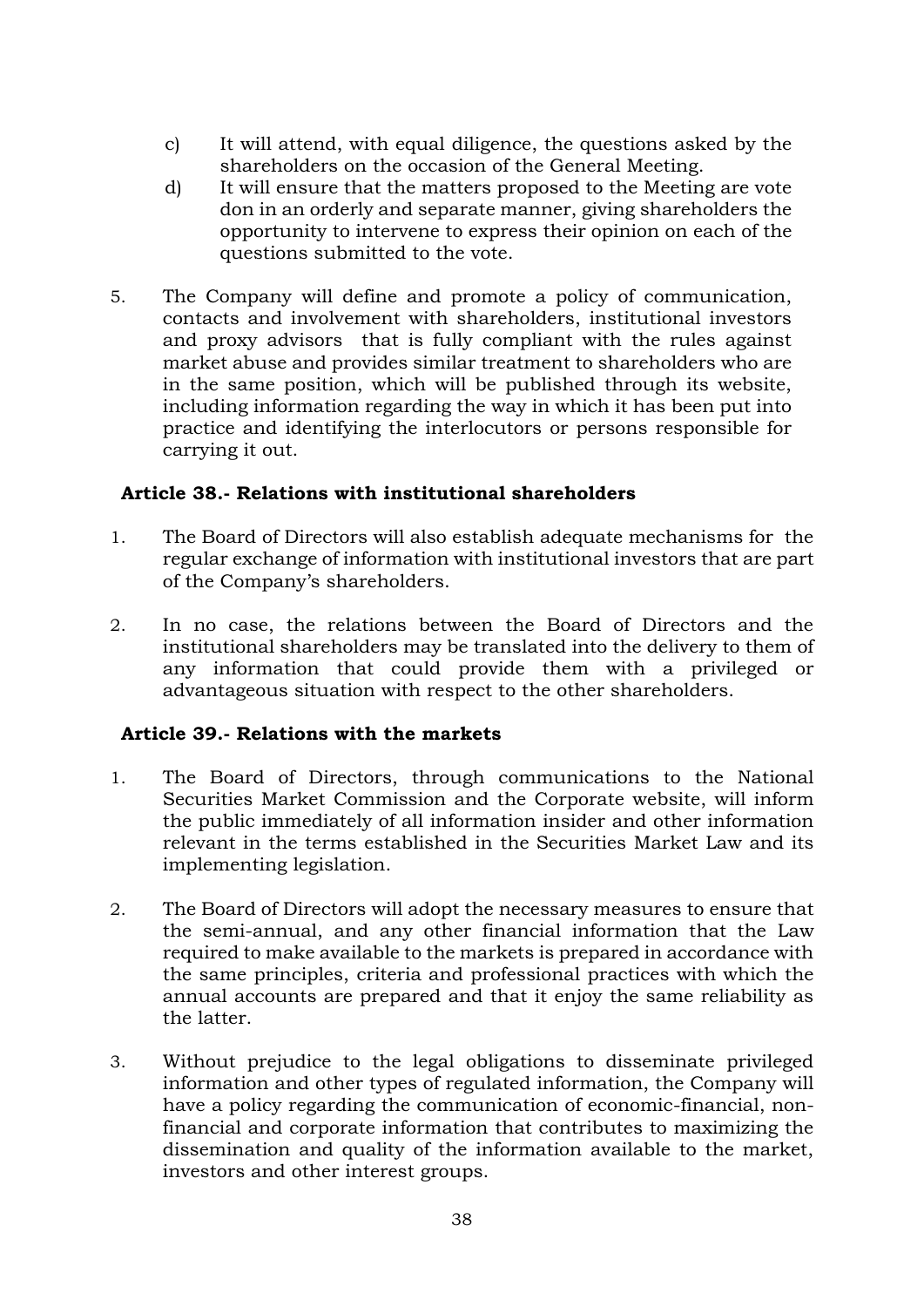4. The Board of Directors will include information in its annual public documentation on the Company's governance rules and the degree of compliance with them.

## **Article 40.- Relations with the auditors**

- 1. The Audit and Control Committee is responsible for proposing to the Board of Directors, for submission to the General Shareholders' Meeting, the selection, appointment, re-election and replacement of the auditor and supervising compliance with the audit contract in accordance with article 13.2 of the Regulations of the Board of Directors.
- 2. The Audit and Control Committee shall abstain from proposing to the Board of Directors, and the latter in turn shall obtain from submitting to the Meeting the appointment as auditor of the Company's accounts of any auditing firm found to be subject to incompatibility in accordance with the legislation on account auditing as well as those firms in which the fees that the Company expects to pay, for all concepts, are greater than five percent of its total income during the last financial year.

# **Article 41.- Annual Report of Corporate Governance**

- 1. The Board of Directors will annually approve an annual report on the corporate governance of the Company with the legally stipulated references together with those that, where appropriate, it deems appropriate. In particular, the report must offer a detailed explanation of the structure of the Company's governance system and its operation in practice, including in particular a description of the main characteristics of the internal control and risk management systems in relation to the process of issuing financial information.
- 2. The annual corporate governance report will be approved prior to the publication of the announcement of the convening of the ordinary General Meeting of the Company for the year to which it refers and will be made available to the shareholders together with the rest of the documentation of the General Meeting.
- 3. The Company will include the annual corporate governance report in a separate section of the management report.
- 4. Additionally, the annual Corporate governance report will be the subject of the publicity provided for in the securities market regulations. In particular, the report will be published as other relevant information.